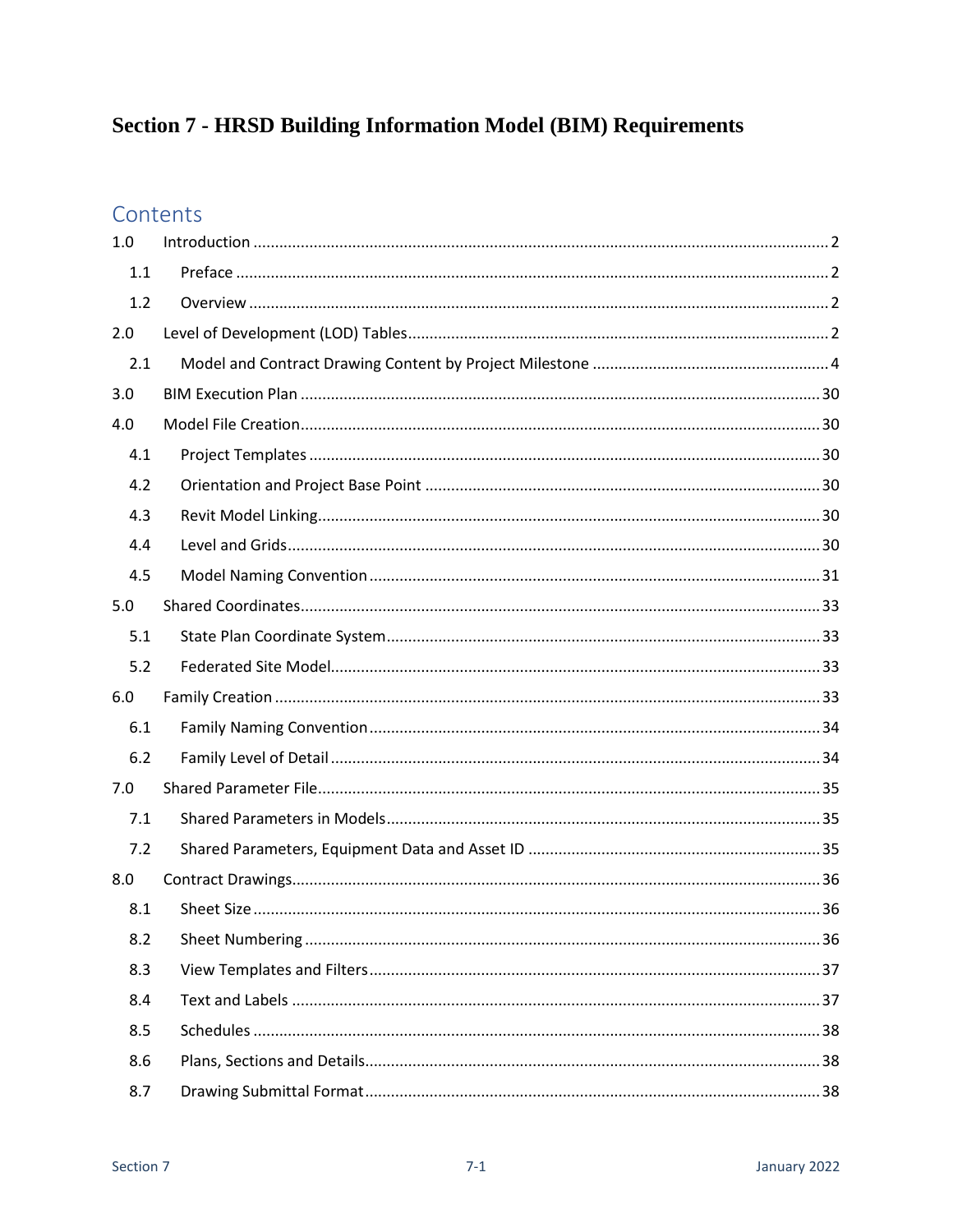### <span id="page-1-0"></span>**1.0 Introduction**

### <span id="page-1-1"></span>**1.1 Preface**

This document presents HRSD's BIM Requirements with a focus on Revit. These requirements and associated Revit template set a minimum standard to establish consistency throughout projects. This document provides guidance on setting up and executing a project using Revit.

These requirements shall be used in conjunction with each project specific BIM Execution Plan. The BIM Execution Plan includes project specific planning including: team members and roles, software and releases to be used, file hosting location, model sharing methods, deliverable dates, client presentation methods, project specific LOD requirements, etc. and shall be set up by the project BIM lead in close coordination with the HRSD project manager and consultant project manager.

### <span id="page-1-2"></span>**1.2 Overview**

This manual will serve as an HRSD style guide for the use of Revit BIM software, and defines the practice common to all drawings produced for HRSD projects. This manual is intended to be used alongside HRSD, project template and shared parameter file.

### <span id="page-1-3"></span>**2.0 Level of Development (LOD) Tables**

The following LOD (Level of Development) tables are based on the AIA Level of Development definitions. These tables shall be used in conjunction with the project BIM Execution Plan to coordinate BIM model development with individual project goals and milestones. These tables provide general LOD outlines and may not fully represent individual project requirements or specific mentions of required components. The designer shall use his/her best judgment, based on these tables and coordination with the project team, to meet project goals and/or milestones outlined in the Project BIM Execution Plan. All components in a specific discipline model shall be represented at similar LOD, and special care must be taken when importing models from third parties (vendor websites). These models are often detailed to a much higher level than content created by the modeling standards established in this document. Refer to Family Creation Requirements - Paragraph 6.0 for more information.

The LOD definitions below are written to dictate the production of individual model elements (mechanical equipment, walls, framing, etc.) represented within discipline project model files. These definitions contribute the project file as a whole but are not an indication of project milestones. Refer to Paragraph 2.1 for information about level of development of project model files at various project milestones.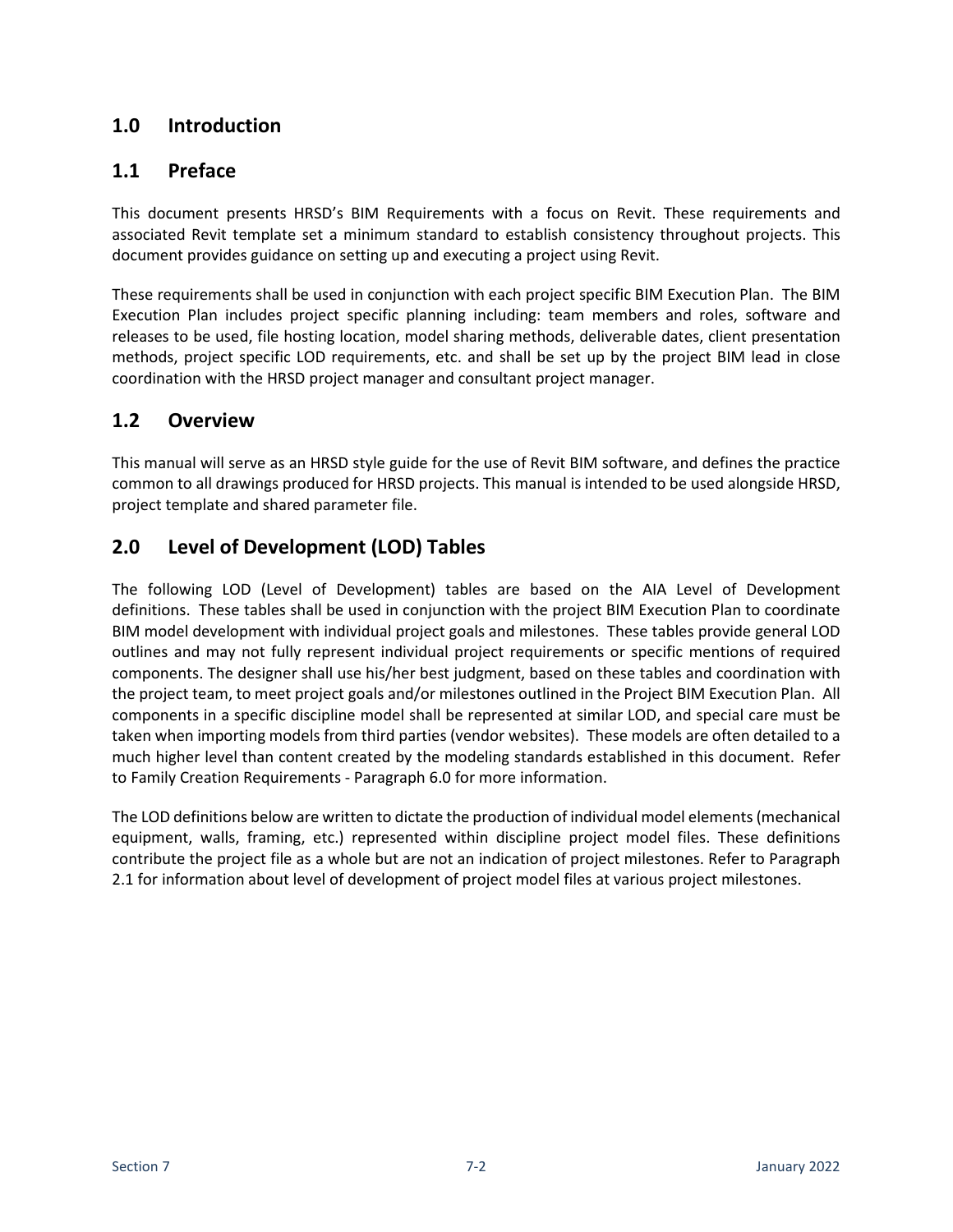| <b>Basic LOD Definitions</b> |                                                                                                                                                                                                                                                                                                                                                                                                                                                                                                                                                                                                                                                                                                                                                                                                                                                                                                                                                                                                                                                                                                                                               |  |
|------------------------------|-----------------------------------------------------------------------------------------------------------------------------------------------------------------------------------------------------------------------------------------------------------------------------------------------------------------------------------------------------------------------------------------------------------------------------------------------------------------------------------------------------------------------------------------------------------------------------------------------------------------------------------------------------------------------------------------------------------------------------------------------------------------------------------------------------------------------------------------------------------------------------------------------------------------------------------------------------------------------------------------------------------------------------------------------------------------------------------------------------------------------------------------------|--|
| LOD 100                      | LOD 100 elements are schematic representations (linework and/or basic masses) of large<br>equipment and structure elements. LOD 100 elements represent the approximate<br>maximum size, quantity, orientation and relative location to other elements but not<br>necessarily it's actual shape. LOD 100 elements are generally used to develop<br>preliminary layouts. Any information gathered from LOD 100 model elements must be<br>considered approximate.                                                                                                                                                                                                                                                                                                                                                                                                                                                                                                                                                                                                                                                                                |  |
| LOD 200                      | Model element satisfies LOD 100 requirements. Model element is recognizable as the<br>component it represents. Models may be represented as volumes or space reservations<br>for component appurtenances: piping, conduit, cable tray, fastening or support devices,<br>etc. Non-graphical information (data parameters) may be attached to model element.<br>LOD 200 models are generally used to further refine layouts. Any information gathered<br>from LOD 200 model elements must be considered approximate.                                                                                                                                                                                                                                                                                                                                                                                                                                                                                                                                                                                                                            |  |
| LOD 300                      | Model element satisfies LOD 200 and lower requirements. Model element represents<br>accurate size, location, orientation and count of specified/proposed equipment. This<br>information can be obtained directly from the element without the need to refer to non-<br>model elements such as annotations, dimensions or notes.<br>LOD 300 model requirements as it pertains to the creation of HRSD contract<br>drawings:<br>The model element should be easily identifiable from any view when placed on a<br>$\bullet$<br>contract drawing at a scale of 1/4"=1'-0" and printed half size (11"x17").<br>No part of the model should print as an unidentifiable black mass.<br>$\bullet$<br>No part of the real-world object, represented by the model, that does not<br>$\bullet$<br>contribute to the easy identification of the model should be represented, i.e.,<br>nuts, bolts, heat sinks, dials, etc.<br>Model contains IFC data parameters established in HRSD template when<br>$\bullet$<br>applicable.<br>Model includes non-graphical information required for the population of tags,<br>tables and other annotation elements. |  |
| LOD 350                      | Model element satisfies LOD 300 and lower requirements. Model element contains<br>elements necessary for connections and coordination with other attached or nearby<br>model elements.<br>LOD 350 model requirements as it pertains to the creation of HRSD contract<br>drawings:                                                                                                                                                                                                                                                                                                                                                                                                                                                                                                                                                                                                                                                                                                                                                                                                                                                             |  |
|                              | All LOD 300 requirements and elements necessary for connection to other<br>objects. Pipe, duct, electrical connectors, etc.                                                                                                                                                                                                                                                                                                                                                                                                                                                                                                                                                                                                                                                                                                                                                                                                                                                                                                                                                                                                                   |  |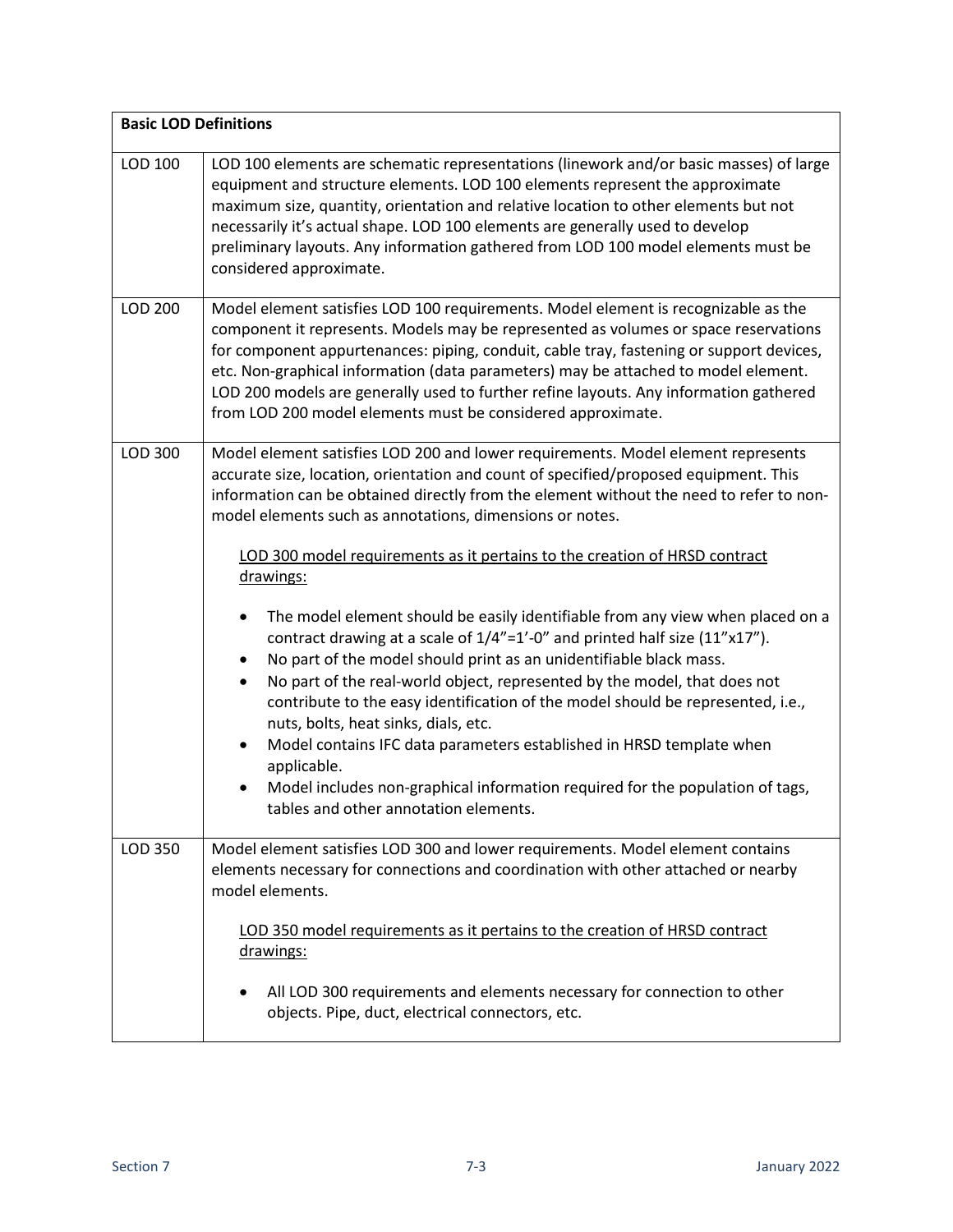| LOD 400 | Model element satisfies LOD 350 and lower requirements. Model element contains<br>detailed components sufficient for fabrication and assembly.                                         |
|---------|----------------------------------------------------------------------------------------------------------------------------------------------------------------------------------------|
|         | LOD 400 model requirements as it pertains to the creation of HRSD contract<br>drawings:                                                                                                |
|         | These models would be used for the fabrication of equipment and building<br>$\bullet$<br>components and would contain more information than necessary to produce<br>contract drawings. |
|         | Models developed to this LOD are beyond the scope of HRSD project work.<br>$\bullet$                                                                                                   |
| LOD 500 | Model satisfies LOD 400 requirements. Model incorporates field verified measurements.                                                                                                  |
|         | LOD 500 model requirements as it pertains to the creation of HRSD contract<br>drawings:                                                                                                |
|         | Models developed to this LOD are beyond the scope of HRSD project work.<br>$\bullet$                                                                                                   |

## <span id="page-3-0"></span>**2.1 Model and Contract Drawing Content by Project Milestone**

The following tables outline the content required for various project milestones. These milestones offer basic guidelines and may not address the requirements of all projects. It is the responsibility of the design team and the HRSD project manager to determine the development of project models and contract drawings to suit the needs of individual projects. Project specific LOD requirements shall be defined in the project BIM Execution Plan.

| Project<br><b>Milestone</b> | <b>Project Milestone Requirements</b>                                                                                                                                                                              |
|-----------------------------|--------------------------------------------------------------------------------------------------------------------------------------------------------------------------------------------------------------------|
| <b>PER Draft</b>            | The preliminary model should reflect the basic intent of design but may lack detail<br>sufficient for anyone unfamiliar with the project to understand the design intent<br>without written or verbal description. |
|                             | Model includes:                                                                                                                                                                                                    |
|                             | Schematic representation of existing conditions if applicable<br>$\bullet$<br>If an existing model is available, it should be used as a<br>$\circ$<br>background/starting point.                                   |
|                             | Schematic layout of major process mechanical equipment represented at LOD<br>$\bullet$<br>100 or 200                                                                                                               |
|                             | Major equipment includes but is not limited to: large containment<br>$\circ$<br>vessels (tanks, bins, etc.), pumps, centrifuges, screens, etc.                                                                     |
|                             | Layout dimensions and equipment orientations are approximate and may<br>change upon further model development                                                                                                      |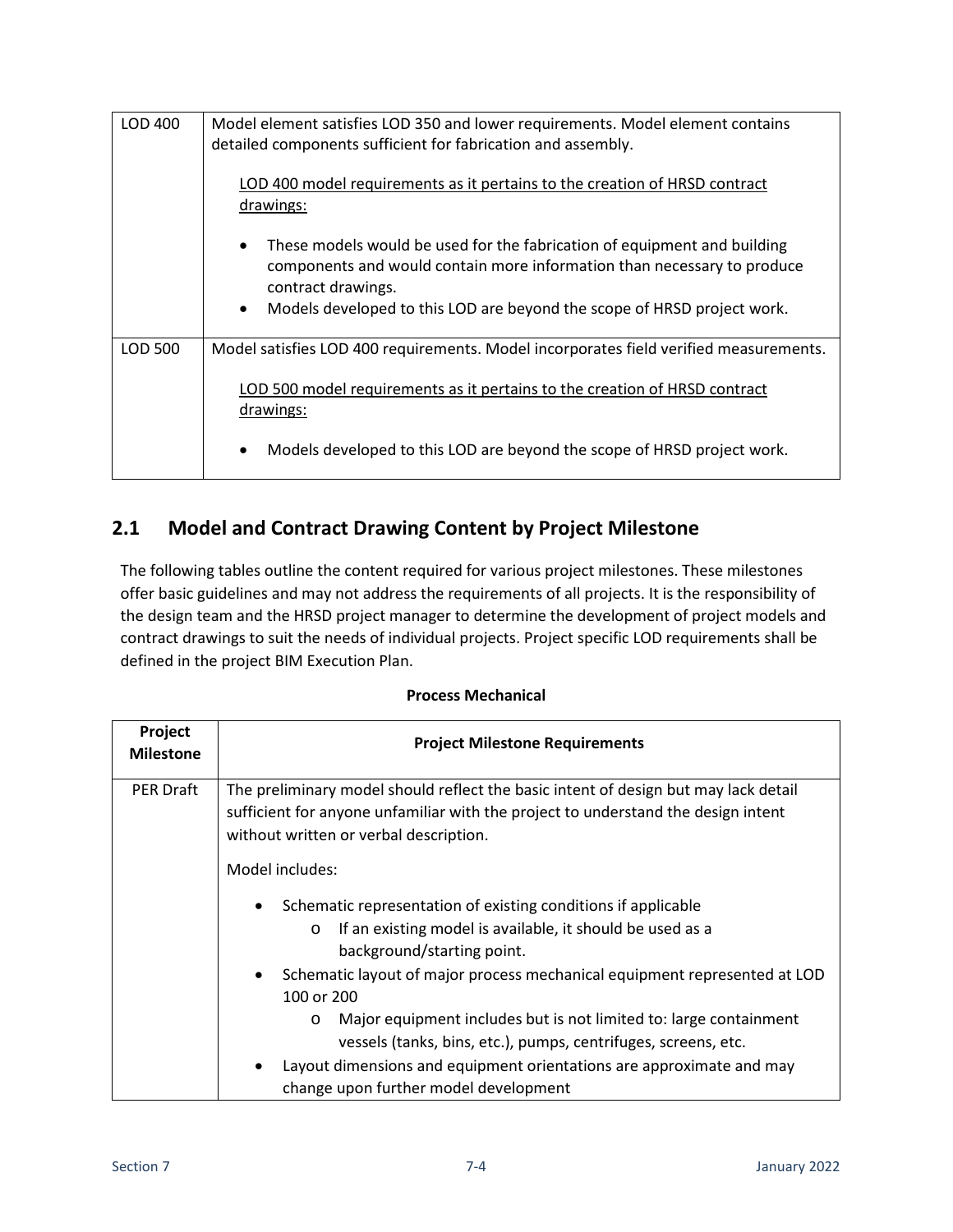| <b>Project Milestone Requirements</b>                                                                                                                                                                                                                                                                                                                                                                                                                                                                                                                                                                                                                                                                                                                                                                                                                                                                                                                                                                                                                                                                                                                                                                                                                                                                                                                                          |
|--------------------------------------------------------------------------------------------------------------------------------------------------------------------------------------------------------------------------------------------------------------------------------------------------------------------------------------------------------------------------------------------------------------------------------------------------------------------------------------------------------------------------------------------------------------------------------------------------------------------------------------------------------------------------------------------------------------------------------------------------------------------------------------------------------------------------------------------------------------------------------------------------------------------------------------------------------------------------------------------------------------------------------------------------------------------------------------------------------------------------------------------------------------------------------------------------------------------------------------------------------------------------------------------------------------------------------------------------------------------------------|
| The PER model and drawings should represent the basic design intent of the facility to<br>a sufficient level that someone unfamiliar with it could understand its basic function<br>and processes. All process equipment represented at PER and beyond shall be<br>modeled to LOD 350.                                                                                                                                                                                                                                                                                                                                                                                                                                                                                                                                                                                                                                                                                                                                                                                                                                                                                                                                                                                                                                                                                         |
| Model includes:                                                                                                                                                                                                                                                                                                                                                                                                                                                                                                                                                                                                                                                                                                                                                                                                                                                                                                                                                                                                                                                                                                                                                                                                                                                                                                                                                                |
| Existing conditions if applicable<br>Existing conditions shall be modeled to the same level as proposed<br>$\circ$<br>items at every project milestone.<br>Additional equipment may need to be modeled to represent<br>$\circ$<br>interactions with proposed process mechanical items.<br>If existing process mechanical model exists, there is no need to<br>$\circ$<br>remove or hide content for the sake of consistency.<br>Preliminary process mechanical equipment:<br>Layout of process mechanical equipment shall accurately represent<br>$\circ$<br>size, quantity, shape and location.<br>Process mechanical equipment models (families) represent possible<br>O<br>selection of proposed/specified equipment but may not represent<br>equipment that will ultimately be installed<br>When multiple manufactures are specified for any given<br>П<br>equipment, the largest and/or most challenging to install of<br>the possible selections should be represented.<br>Appropriate maintenance and access/code clearance requirements<br>$\circ$<br>represented as well as considerations for placement of items relating<br>to other disciplines which may not be present at this stage<br>Space allocations for small diameter piping and content related to<br>$\circ$<br>other disciplines not shown: HVAC ductwork, control panels, structural<br>framing, etc. |
| Preliminary process mechanical piping, fittings and accessories:<br>Process flow conveying piping3" diameter and greater, valves, fittings<br>$\circ$<br>and pipe accessories sized per process engineer's calculations<br>Layout of process mechanical piping equipment shall accurately<br>$\circ$<br>represent size, quantity, shape and location<br>Accurate dimensional, piping system, pipe size and pipe elevation data<br>O<br>can be pulled from the model for production of contract drawings<br>Contract drawings include:<br>Plans and sections:<br>Plans (overall and enlarged when required)<br>$\circ$<br><b>Overall sections</b><br>$\circ$<br>Refer to Paragraph 8.6 for general information about plans and<br>$\circ$                                                                                                                                                                                                                                                                                                                                                                                                                                                                                                                                                                                                                                       |
|                                                                                                                                                                                                                                                                                                                                                                                                                                                                                                                                                                                                                                                                                                                                                                                                                                                                                                                                                                                                                                                                                                                                                                                                                                                                                                                                                                                |

sections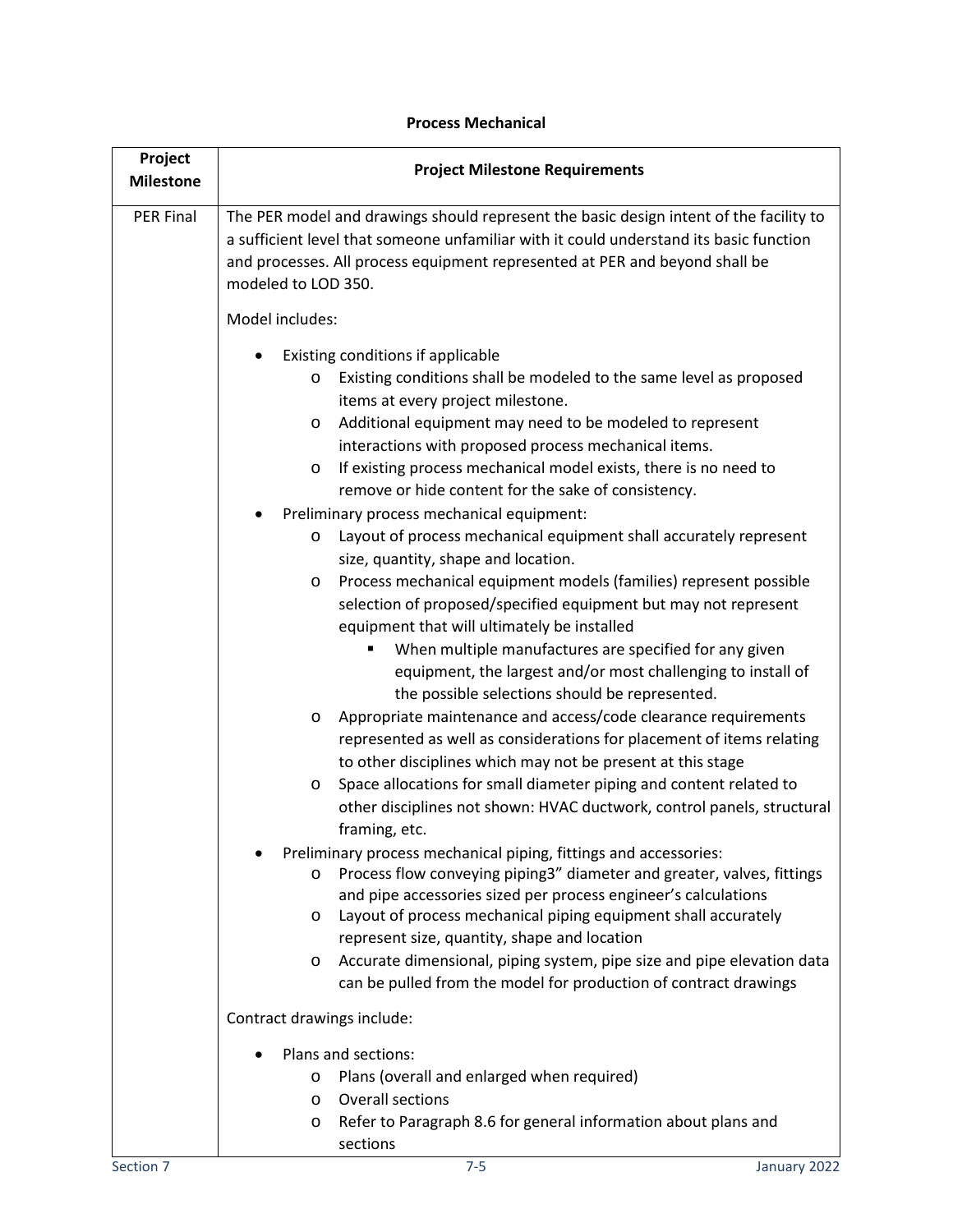| Project<br><b>Milestone</b> | <b>Project Milestone Requirements</b>                                                                                                                                                                                                                                                                                                                                                                                                                                                                                                                                   |
|-----------------------------|-------------------------------------------------------------------------------------------------------------------------------------------------------------------------------------------------------------------------------------------------------------------------------------------------------------------------------------------------------------------------------------------------------------------------------------------------------------------------------------------------------------------------------------------------------------------------|
|                             | <b>Basic annotation:</b><br>$\bullet$<br>Tags representing information pulled directly from model elements should be<br>used whenever possible.<br>Size, system abbreviation and centerline elevation (CL) for all process<br>O<br>flow conveying piping<br>Descriptive tags of valves and pipe accessories, i.e., "8" BUTTERFLY<br>O<br>VALVE"<br>Descriptive text relating to process mechanical equipment, i.e.,<br>O<br>"POLYMER TRANSFER PUMP"<br>Overall dimensions of rooms and/or tank and channel dimensions<br>O<br>Elevations of all major floors<br>$\circ$ |
| 50%                         | The 50% model and contract drawings should represent further development of<br>design, from the PER, and incorporate any design comments from HRSD's PER design<br>review.                                                                                                                                                                                                                                                                                                                                                                                              |
|                             | A shared coordinate system must be established and common amongst all models no<br>later than the 50% submittal. A shared coordinate system can be created earlier per<br>the directions specified in the Project BIM Execution Plan.                                                                                                                                                                                                                                                                                                                                   |
|                             | Model includes:                                                                                                                                                                                                                                                                                                                                                                                                                                                                                                                                                         |
|                             | Further development of process mechanical piping:<br>Ancillary piping and associated valves and fittings not conveying<br>$\circ$<br>process flow<br>Ancillary pipe accessories represented (Dismantling joints, expansion<br>O<br>couplings, flushing connections, sample ports, etc.)<br>Small diameter piping 1" - 3" diameter and all associated fittings and<br>O<br>valves                                                                                                                                                                                        |
|                             | Final pipe size diameter representation requirements will vary by<br>O<br>project. Consult with HRSD Project Manager for specific project<br>requirements                                                                                                                                                                                                                                                                                                                                                                                                               |
|                             | Instrumentation associated with all represented equipment:<br>This would mostly apply to instrumentation items that require power,<br>O<br>i.e., temperature elements and transmitters, flow elements and<br>transmitters, level sensors and transmitters, etc.<br>Instrument designation and description can be pulled from model<br>O<br>elements                                                                                                                                                                                                                     |
|                             | Additional process mechanical equipment not represented in PER documents<br>Further refinement of process mechanical equipment and piping layout<br>representing further design<br>Chemical storage and distribution systems including but not limited to bulk<br>chemical storage tanks, day tanks, metering pumps, skid mounted make-up<br>units, major supply and distribution piping, and associated valves<br>Inter-discipline coordination and conflict resolution (clash detection)                                                                              |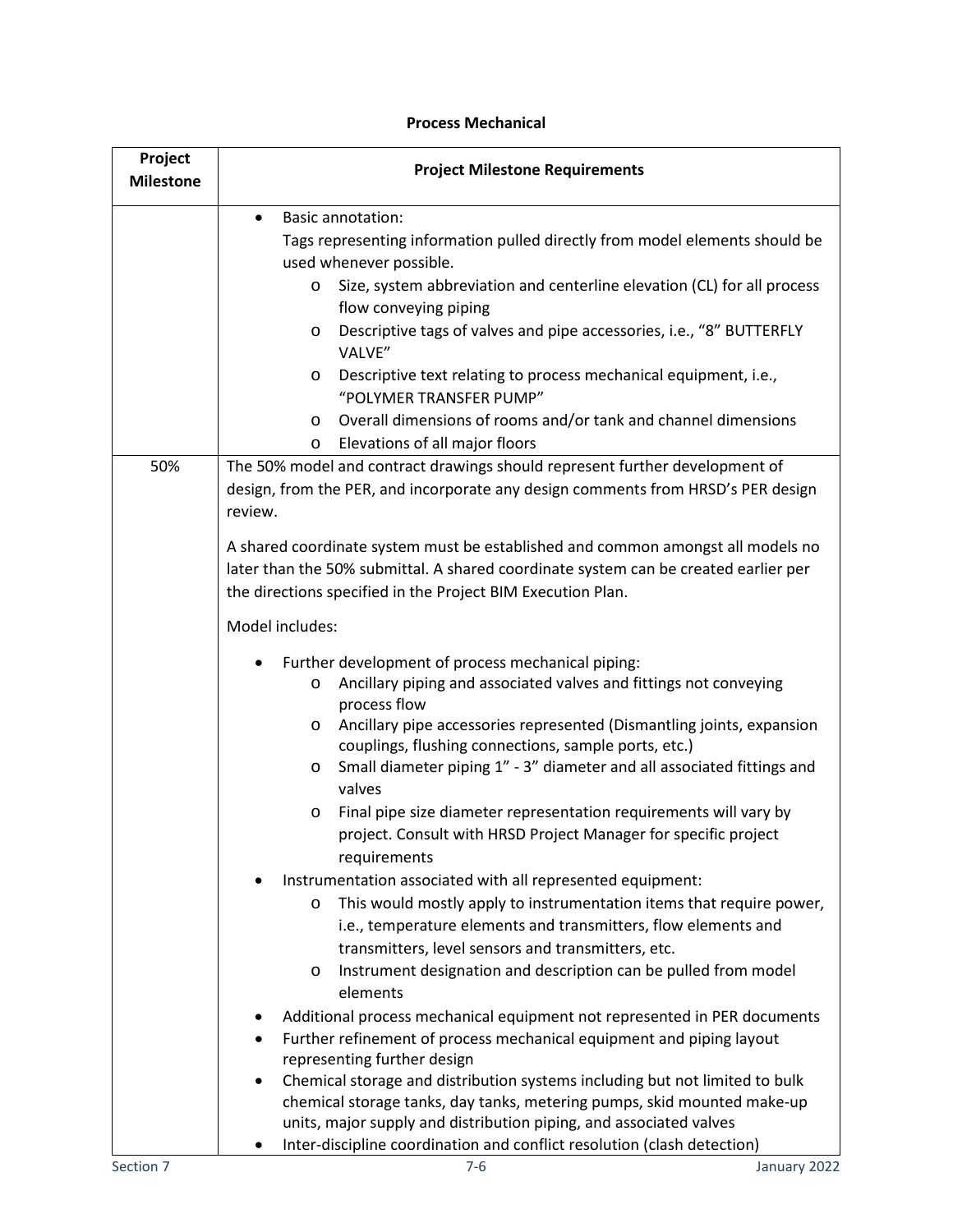| Project<br><b>Milestone</b> | <b>Project Milestone Requirements</b>                                                                                                                                                                                                  |
|-----------------------------|----------------------------------------------------------------------------------------------------------------------------------------------------------------------------------------------------------------------------------------|
|                             | Contract drawings Include:                                                                                                                                                                                                             |
|                             | Updates to any annotation present in PER documents reflecting model<br>changes                                                                                                                                                         |
|                             | Much of this should be automated if tags are used in lieu of simple<br>O<br>text.                                                                                                                                                      |
|                             | Additional section and plan views, if additional plan views are necessary,<br>generally at a larger scale than those present in PER drawings further detailing<br>design                                                               |
|                             | Dimensions of major pipe penetrations, pipe headers and equipment<br>٠<br>Standard details and standard detail callouts<br>$\bullet$                                                                                                   |
|                             | Additional callouts of any additional equipment, piping or pipe accessories<br>$\bullet$<br>Instrumentation tags for all process mechanical equipment (pumps, motor<br>$\bullet$<br>operated valves, sensors, etc.) that require power |
|                             | Descriptive tags relating to instrumentation elements                                                                                                                                                                                  |
| 90%                         | The 90% model and contract drawings should represent further development of<br>design and incorporate any design comments from HRSD's 50% design review.                                                                               |
|                             | Model includes:                                                                                                                                                                                                                        |
|                             | Equipment control panels and local control stations located and coordinated<br>$\bullet$<br>with Electrical and Instrumentation                                                                                                        |
|                             | Seal water assemblies located if applicable<br>٠                                                                                                                                                                                       |
|                             | Pipe supports, to the extent specified by the project BIM Execution Plan, but<br>in particular, supports for pipe systems that experience substantial force due<br>to expansion and contraction during operation                       |
|                             | Further refinement of process mechanical equipment and piping layout as well<br>$\bullet$<br>as any related equipment representing further design.                                                                                     |
|                             | Further refinement of chemical storage and distribution systems, associated<br>$\bullet$<br>piping and valves                                                                                                                          |
|                             | Inter-discipline coordination and conflict resolution (clash detection)                                                                                                                                                                |
|                             | Contract drawings Include:                                                                                                                                                                                                             |
|                             | Updates to any annotation present in 50% documents reflecting model<br>changes                                                                                                                                                         |
|                             | Much of this should be automated if tags are used in lieu of simple<br>O<br>text                                                                                                                                                       |
|                             | Details of unique process mechanical equipment, equipment configurations or<br>equipment connections                                                                                                                                   |
|                             | Detailed notes dictating the specifics of construction that may not be clearly<br>represented graphically                                                                                                                              |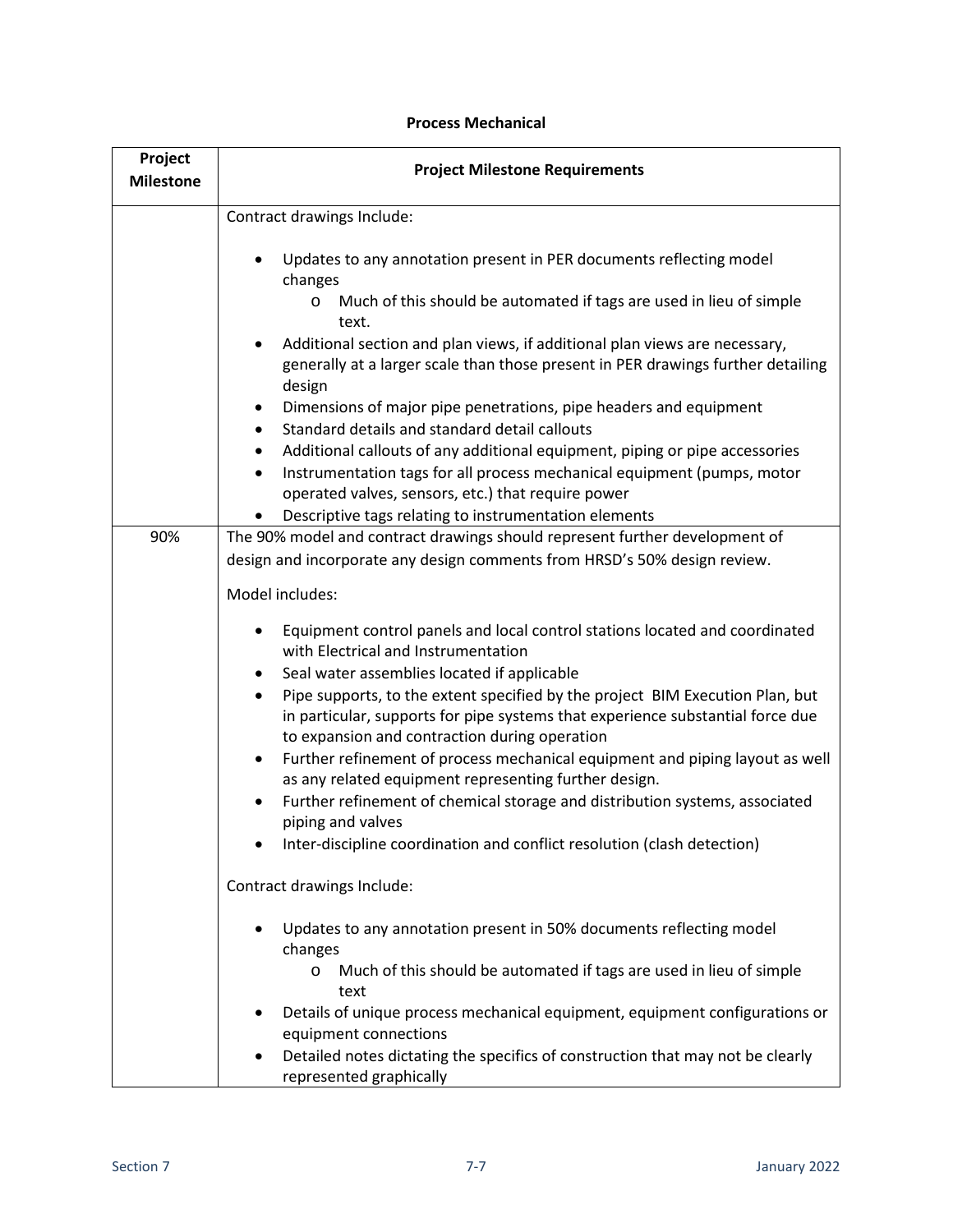| Project<br><b>Milestone</b> | <b>Project Milestone Requirements</b>                                                                                                                                                                                                                                                                   |
|-----------------------------|---------------------------------------------------------------------------------------------------------------------------------------------------------------------------------------------------------------------------------------------------------------------------------------------------------|
| 100% -                      | The 100% model and contract drawings should represent further development of                                                                                                                                                                                                                            |
| Issued for                  | design and incorporate any design comments from HRSD's 90% design review.                                                                                                                                                                                                                               |
| Construction                | Model includes:                                                                                                                                                                                                                                                                                         |
|                             | Final routing of all process piping 1" diameter and greater with all necessary<br>pipe accessories, fittings and valves                                                                                                                                                                                 |
|                             | Final pipe size diameter representation requirements will vary by<br>$\circ$<br>project. Consult with HRSD Project Manager for specific project<br>requirements                                                                                                                                         |
|                             | Final placement of process mechanical equipment developed to LOD 350<br>All process mechanical equipment models (families) include all operations and<br>maintenance data parameters (IFC parameters) as required by HRSD                                                                               |
|                             | All equipment operations and maintenance data parameters are<br>$\circ$<br>preloaded into the HRSD process mechanical Revit template and will<br>automatically be applied into any appropriate families loaded into<br>projects created from this template, provided they are categorized<br>correctly. |
|                             | All equipment operations and maintenance data parameters can also<br>$\circ$<br>be found in the HRSD shared parameter file (HRSD-Shared Parameter<br>File.txt).                                                                                                                                         |
|                             | Accurate representations of proposed process mechanical equipment, piping,<br>valves and pipe accessories developed to LOD 350                                                                                                                                                                          |
|                             | Appropriate maintenance and access/code clearance requirements accounted<br>$\bullet$<br>for with specific care to ensure no encroachment of these areas by any<br>discipline                                                                                                                           |
|                             | Inter-discipline coordination and conflict resolution (clash detection)<br>$\bullet$<br>completed with all conflicts resolved                                                                                                                                                                           |
|                             | Contract drawings include:                                                                                                                                                                                                                                                                              |
|                             | Dimensions and annotation sufficient for the construction of all process<br>mechanical equipment and piping                                                                                                                                                                                             |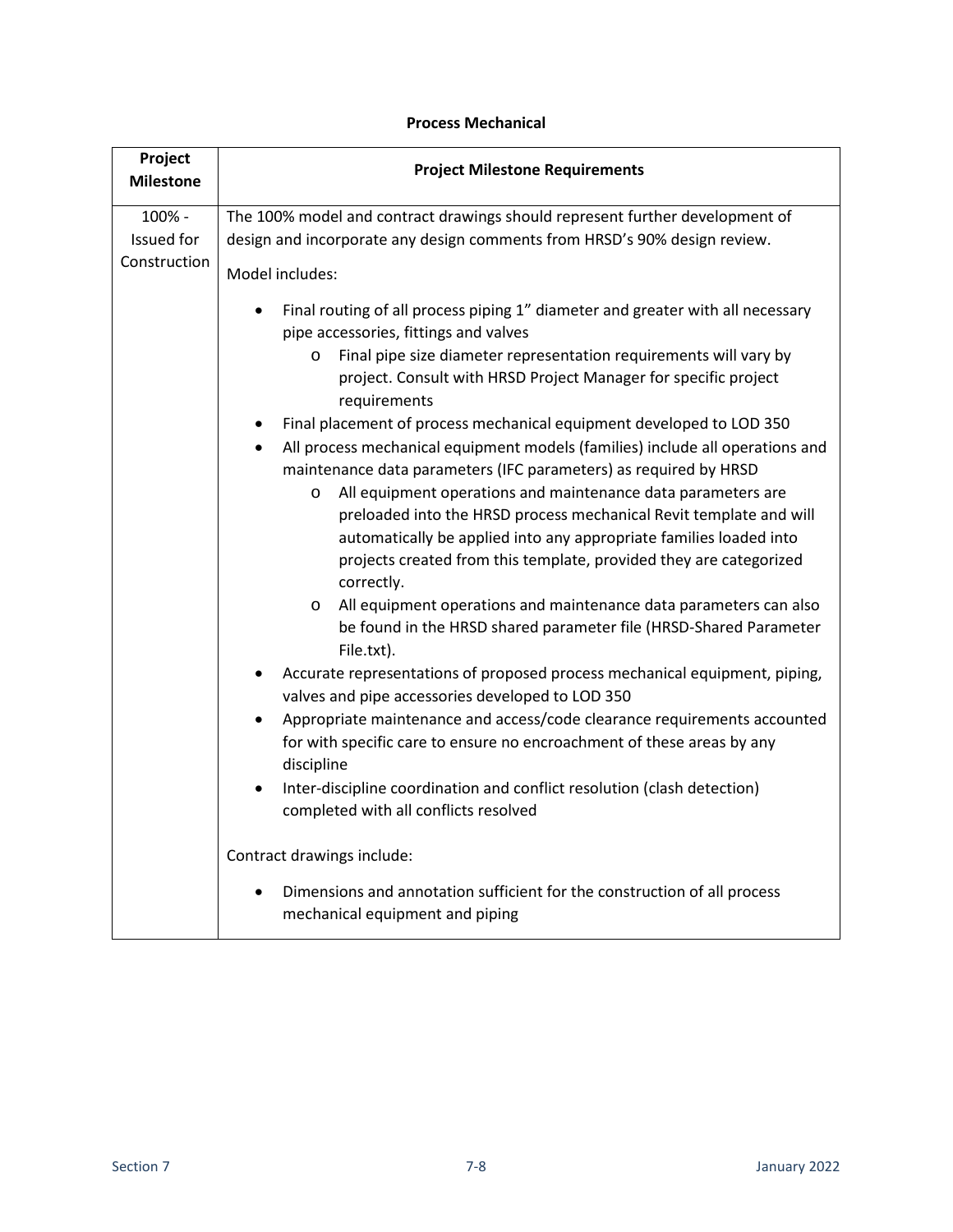| Project<br><b>Milestone</b> | <b>Project Milestone Requirements</b>                                                                                                                                                                                                                                                                                                                                                                                                                                                                                                                                                                                                                                                                                                                                                                                                                                                                                              |
|-----------------------------|------------------------------------------------------------------------------------------------------------------------------------------------------------------------------------------------------------------------------------------------------------------------------------------------------------------------------------------------------------------------------------------------------------------------------------------------------------------------------------------------------------------------------------------------------------------------------------------------------------------------------------------------------------------------------------------------------------------------------------------------------------------------------------------------------------------------------------------------------------------------------------------------------------------------------------|
| Substantial<br>Completion   | Model includes:<br>All discipline elements modeled to as-built size, type and location<br>All elements shall be model to correct dimensions and positional<br>$\Omega$<br>accuracy to the nearest 1/2" relative to major structural components<br>(walls, column lines, etc.).<br>It is not acceptable to modify dimensions to represent the accurate<br>$\circ$<br>location of model elements. These elements must be<br>relocated/remodeled to represent the as-built condition.<br>Model reflects specific equipment installed which may differ from the<br>proposed model and drawings<br>Model reflects all changes made to proposed process mechanical design<br>during construction<br>All Process Mechanical equipment models include all operations and<br>$\bullet$<br>maintenance data parameters (IFC parameters) as required by HRSD.<br>All operations and maintenance data parameters are populated with<br>$\circ$ |
|                             | correct data as provided by contractor<br>Contract drawings include:<br>Dimensions and annotation sufficient for the construction of all process<br>mechanical equipment and piping<br>Dimensions and annotation modified to reflect as-built conditions                                                                                                                                                                                                                                                                                                                                                                                                                                                                                                                                                                                                                                                                           |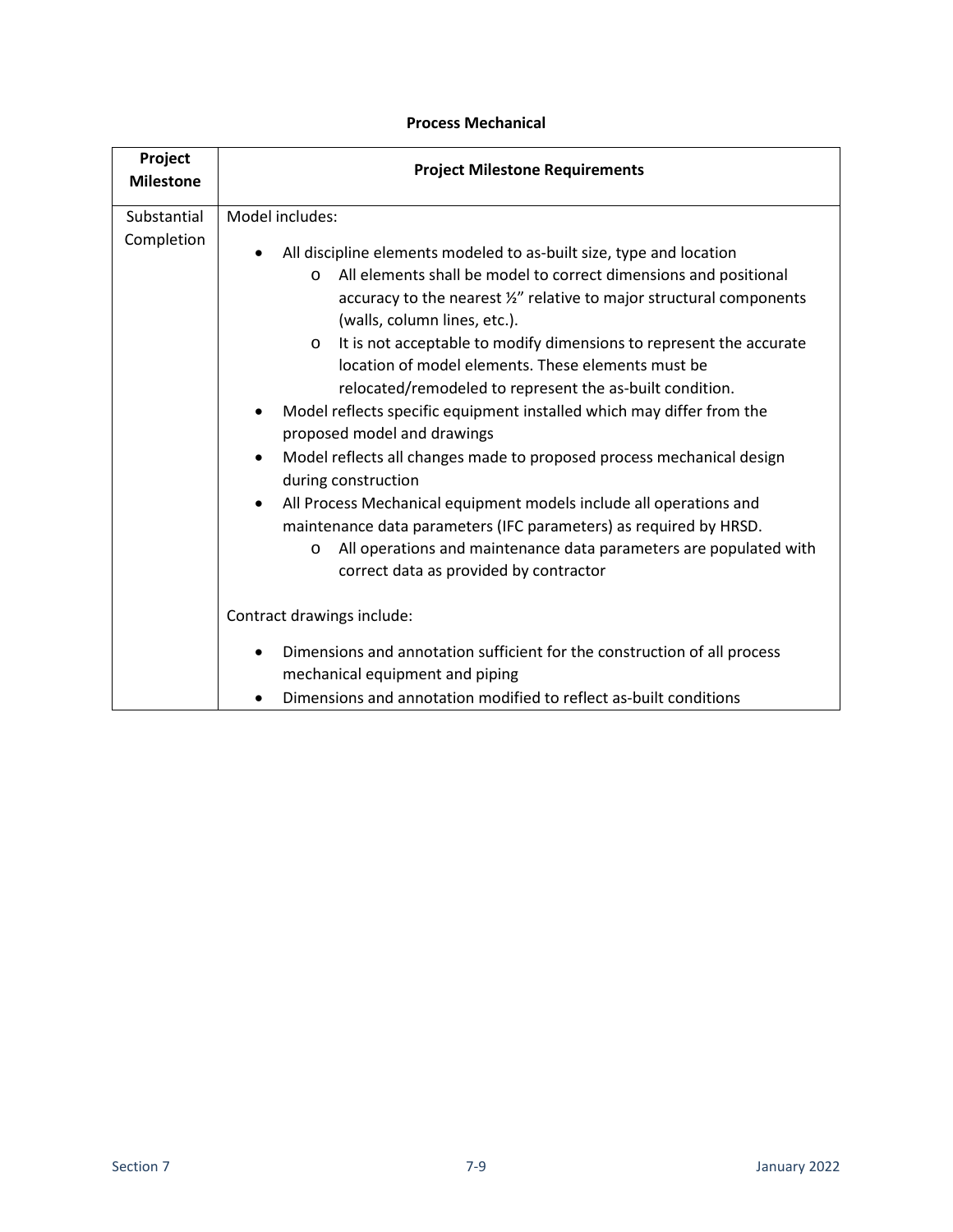| Project<br><b>Milestone</b> | <b>Project Milestone Requirements</b>                                                                                                                                                                                                                                                                                                                                                                                                                                                                                                                                                                                                                                                                                                                                                                                                                                                                            |
|-----------------------------|------------------------------------------------------------------------------------------------------------------------------------------------------------------------------------------------------------------------------------------------------------------------------------------------------------------------------------------------------------------------------------------------------------------------------------------------------------------------------------------------------------------------------------------------------------------------------------------------------------------------------------------------------------------------------------------------------------------------------------------------------------------------------------------------------------------------------------------------------------------------------------------------------------------|
| <b>PER Draft</b>            | The preliminary model should reflect the basic intent of design but may lack detail<br>sufficient for anyone unfamiliar with the project to understand the design intent<br>without written or verbal description.                                                                                                                                                                                                                                                                                                                                                                                                                                                                                                                                                                                                                                                                                               |
|                             | Model includes:                                                                                                                                                                                                                                                                                                                                                                                                                                                                                                                                                                                                                                                                                                                                                                                                                                                                                                  |
|                             | Schematic representation of existing conditions if applicable<br>If an existing model is available, it should be used as a<br>O<br>background/starting point.<br>Schematic layout of major structural elements represented at LOD 100 or 200<br>Major structural elements include but are not limited to: wall, floor<br>O<br>slabs, columns and column grids, etc.                                                                                                                                                                                                                                                                                                                                                                                                                                                                                                                                              |
|                             | Layout dimensions, element sizes and orientations are approximate and may change<br>upon further model development.                                                                                                                                                                                                                                                                                                                                                                                                                                                                                                                                                                                                                                                                                                                                                                                              |
| <b>PER Final</b>            | Structural drawings may not be required at this project milestone. Coordinate HRSD<br>project manager about the production of drawings and modeling effort for PER Final<br>Submittal.                                                                                                                                                                                                                                                                                                                                                                                                                                                                                                                                                                                                                                                                                                                           |
|                             | The PER model and drawings should represent the basic design intent of the facility to<br>a sufficient level that someone unfamiliar with it could understand the basic structural<br>layout. All structural elements represented for the PER and beyond shall be modeled<br>to LOD 300.                                                                                                                                                                                                                                                                                                                                                                                                                                                                                                                                                                                                                         |
|                             | Model includes:                                                                                                                                                                                                                                                                                                                                                                                                                                                                                                                                                                                                                                                                                                                                                                                                                                                                                                  |
|                             | Existing conditions if applicable<br>Existing conditions shall be modeled to the same level as proposed<br>O<br>items at every project milestone.<br>If existing structural model exists, there is no need to remove or hide<br>$\circ$<br>content for the sake of consistency.<br>Major load bearing walls and floors sized based standard practice<br>Major structural framing based on standard practice<br>Any column grids associated with preliminary columns<br>$\circ$<br>Conceptual layout of access stairs and platforms with any framing that may<br>impact accessibility to equipment or equipment areas<br>Framing that does not meet that criteria does not need to be<br>O<br>modeled.<br>Input from structural engineer may be required<br>O<br>Equipment pads under all present equipment as required<br>Openings for any required equipment access<br>Grated openings and access hatches/doors |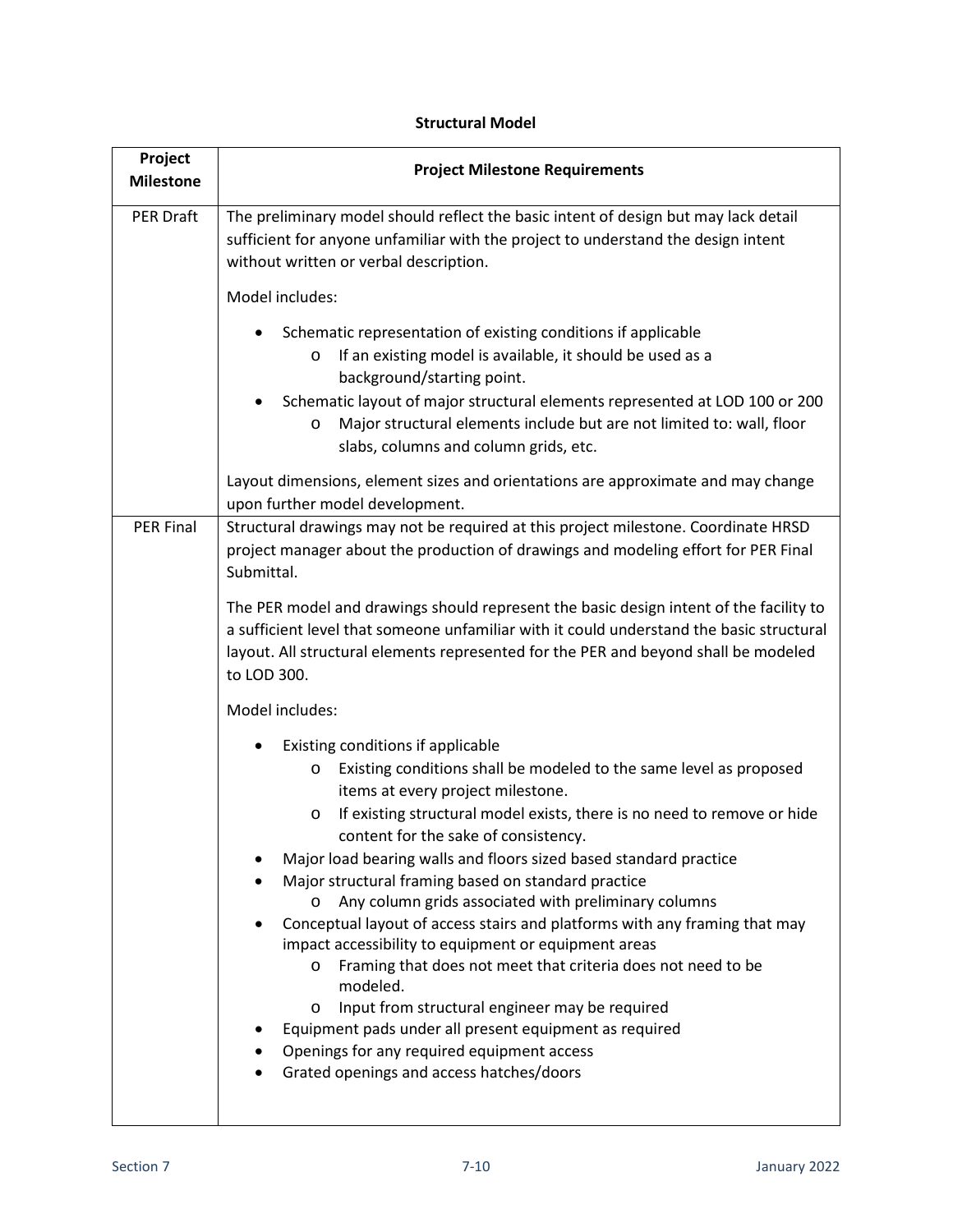| Project<br><b>Milestone</b> | <b>Project Milestone Requirements</b>                                                                                                                                                                                                                                                                                                               |
|-----------------------------|-----------------------------------------------------------------------------------------------------------------------------------------------------------------------------------------------------------------------------------------------------------------------------------------------------------------------------------------------------|
|                             | Drawings include:                                                                                                                                                                                                                                                                                                                                   |
|                             | Consult HRSD project manager regarding the inclusion of structural drawings for the<br>Final PER.                                                                                                                                                                                                                                                   |
|                             | Plans and sections:<br>Plans (overall and enlarged when required)<br>O<br>Overall sections<br>$\circ$<br>Refer to Paragraph 8.6 for general information about plans and<br>O<br>sections.<br>Overall out-to-out dimensions<br>Interior-to-interior dimensions of spaces<br>Thicknesses of walls and floors is not required at this stage<br>$\circ$ |
|                             | Dimensions between column grids and from grids to walls where applicable<br>Elevations of all major floors shown in sections with spot elevations shown in<br>$\bullet$<br>plan only when elevations cannot be called out in sections                                                                                                               |
| 50%                         | The 50% model and contract drawings should represent further development of<br>design, from the PER, and incorporate any design comments from HRSD's PER design<br>review.                                                                                                                                                                          |
|                             | A shared coordinate system must be established and common amongst all models no<br>later than the 50% submittal. A shared coordinate system can be created earlier per<br>the directions specified in the Project BIM Execution Plan.                                                                                                               |
|                             | Model includes:                                                                                                                                                                                                                                                                                                                                     |
|                             | Major load bearing walls and floors updated to reflect structural engineer's<br>٠<br>calculations                                                                                                                                                                                                                                                   |
|                             | Minor framing sized per design engineer's calculations<br>$\bullet$<br>Platform framing and other minor supports<br>$\circ$                                                                                                                                                                                                                         |
|                             | <b>Foundation elements:</b><br>Spread footings, slab turn downs, trench and sump build-downs, etc.<br>$\circ$<br>Roof support systems:<br>Precast panels, metal decking, metal decking with concrete, trusses,<br>$\circ$                                                                                                                           |
|                             | bar joists, embedded grating seats, etc.<br>Expansion joints in concrete where required                                                                                                                                                                                                                                                             |
|                             | Inter-discipline coordination and conflict resolution (clash detection)                                                                                                                                                                                                                                                                             |
|                             | Contract drawings include:                                                                                                                                                                                                                                                                                                                          |
|                             | All requirements defined in the PER Final milestone and those defined in this<br>٠<br>section                                                                                                                                                                                                                                                       |
|                             | Updates to any annotation present in the PER documents reflecting model<br>٠<br>changes, if applicable<br>Additional dimensions indicating thicknesses of structural elements                                                                                                                                                                       |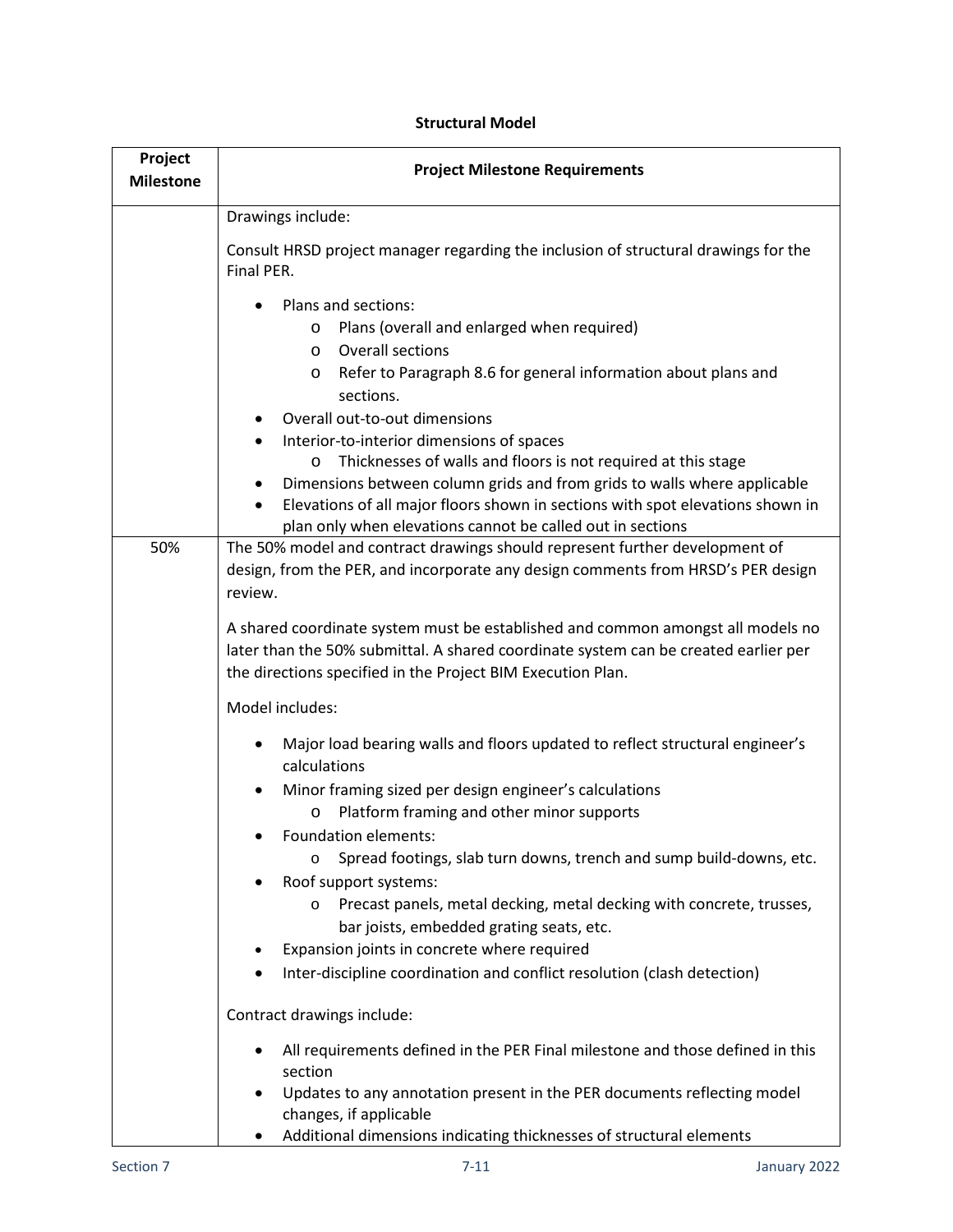| Project<br><b>Milestone</b> | <b>Project Milestone Requirements</b>                                                                                                                                                                                                                                                                                                           |
|-----------------------------|-------------------------------------------------------------------------------------------------------------------------------------------------------------------------------------------------------------------------------------------------------------------------------------------------------------------------------------------------|
|                             | Plans and sections:<br>$\bullet$<br>Plans (overall and enlarged when required)<br>O<br>Overall sections<br>$\circ$<br>Partial sections detailing elements not clearly detailed in overall<br>O<br>sections                                                                                                                                      |
|                             | Refer to Paragraph 8.6 for general information about plans and<br>O<br>sections.<br>Standard details and standard detail callouts<br>General structural notes                                                                                                                                                                                   |
| 90%                         | The 90% model and contract drawings should represent further development of<br>design and incorporate any design comments from HRSD's 50% design review.<br>Model includes:                                                                                                                                                                     |
|                             | All structural walls, floors slabs, framing, bracing and other support members<br>required for the construction the facility present and modeled to LOD 300<br>Inter-discipline coordination and conflict resolution (clash detection)                                                                                                          |
|                             | Contract drawings include:<br>Updates to any annotation present in 50% documents reflecting model<br>changes.<br>All structural elements dimensioned or otherwise located<br>$\circ$<br>Structural framing elevations if applicable<br>Rebar sizes and spacing represented on drawings<br>٠                                                     |
|                             | Framing connection details<br>Detailed notes dictating the specifics of construction that may not be clearly<br>$\bullet$<br>represented graphically                                                                                                                                                                                            |
| 100%<br>Construction        | The 100% model and contract drawings should represent further development of<br>design and incorporate any design comments from HRSD's 90% design review.<br>Model includes:                                                                                                                                                                    |
|                             | All structural walls, floors slabs, framing, bracing and other support members<br>required for the construction the facility present, sized per the structural<br>engineer's final calculations and modeled to LOD 300<br>Inter-discipline coordination and conflict resolution (clash detection)<br>٠<br>completed with all conflicts resolved |
|                             | Contract drawings include:<br>Dimensions and annotation sufficient for the construction of all structural<br>elements reflecting the design intent of the structural engineer                                                                                                                                                                   |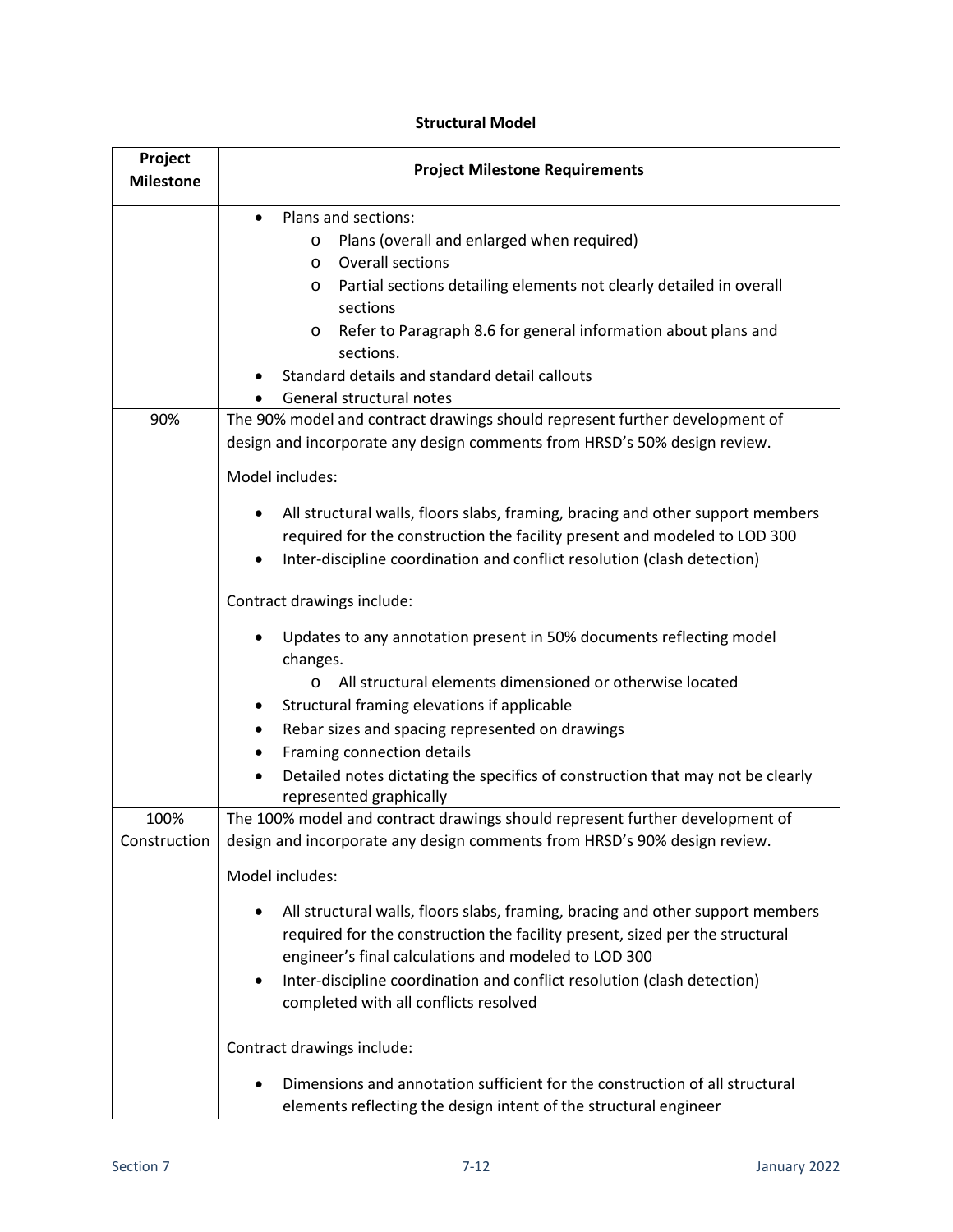| Project<br><b>Milestone</b> | <b>Project Milestone Requirements</b>                                                                                                                                                                                                                                                                                                                                                                                                                                                                                 |
|-----------------------------|-----------------------------------------------------------------------------------------------------------------------------------------------------------------------------------------------------------------------------------------------------------------------------------------------------------------------------------------------------------------------------------------------------------------------------------------------------------------------------------------------------------------------|
| Substantial                 | Model includes:                                                                                                                                                                                                                                                                                                                                                                                                                                                                                                       |
| Completion                  | All discipline elements modeled to as-built size, type and location.<br>$\bullet$<br>All elements shall be model to correct dimensions and positional<br>$\circ$<br>accuracy to the nearest 1/2" relative to other structural elements.<br>It is not acceptable to modify dimensions to represent the accurate<br>$\circ$<br>location of model elements. These elements must be<br>relocated/remodeled to represent the as-built condition.<br>Any changes made to the proposed structural design during construction |
|                             | Contract drawings include:                                                                                                                                                                                                                                                                                                                                                                                                                                                                                            |
|                             | Dimensions and annotation sufficient for the construction of all structural<br>elements reflecting the as-built condition of the structure<br>Dimensions and annotation modified to reflect as-built conditions<br>$\Omega$                                                                                                                                                                                                                                                                                           |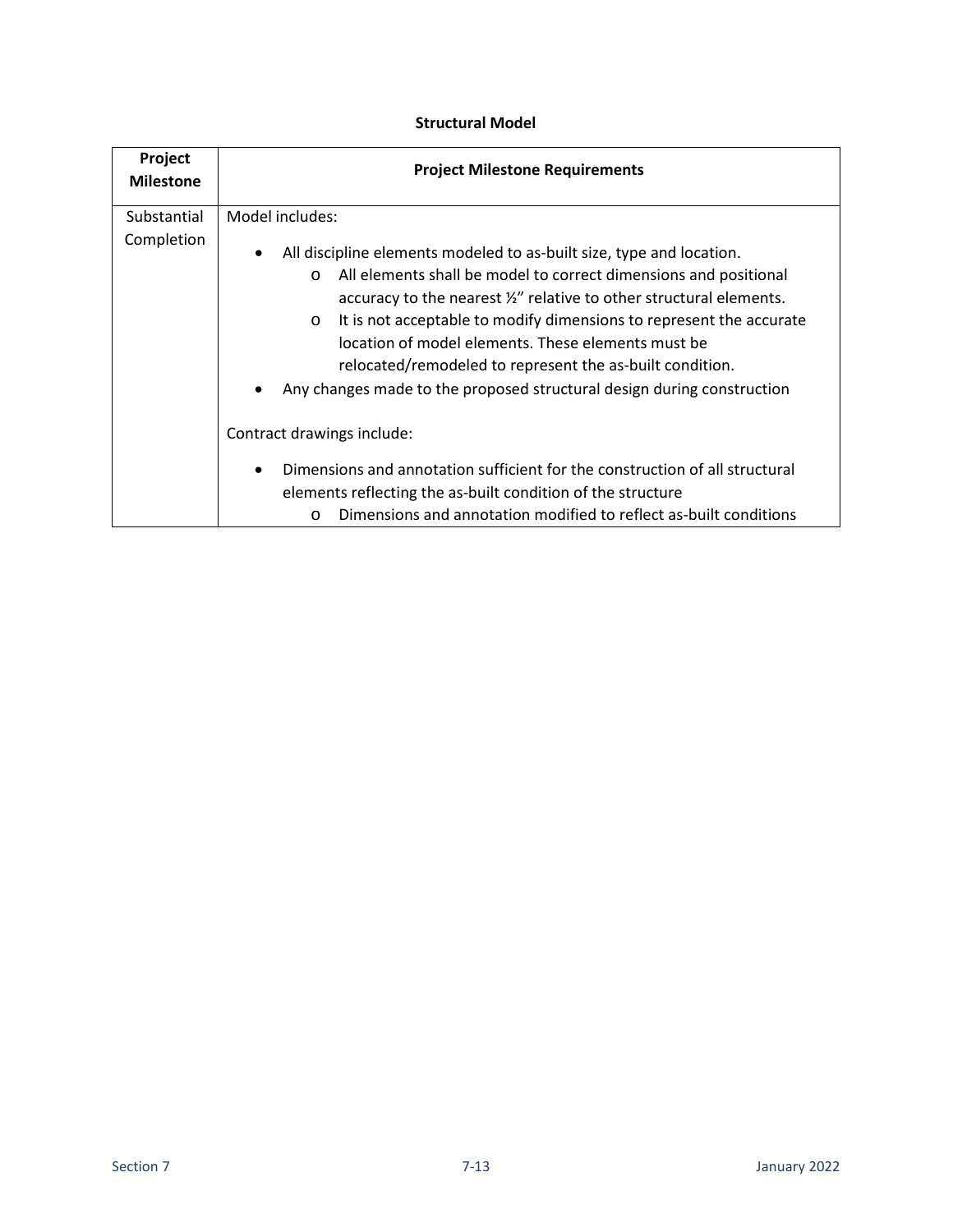# **Project Milestone Project Milestone Requirements** PER Draft The preliminary model should reflect the basic intent of design but may lack detail sufficient for anyone unfamiliar with the project to understand the design intent without written or verbal description. Model includes: • Schematic representation of existing conditions if applicable o If an existing model is available, it should be used as a background/starting point. • Schematic layout of major architectural elements represented at LOD 100 or 200 o Major architectural elements include but are not limited to: masonry walls (interior and exterior), roofs, doors, etc. Layout dimensions, element sizes and orientations are approximate and may change upon further model development. PER Final | Architectural drawings may not be required at this project milestone. Coordinate HRSD project manager about the production of drawings and modeling effort for PER Final Submittal. The PER model and drawings should represent the basic design intent of the facility to a sufficient level that someone unfamiliar with it could understand the basic architectural layout. All architectural elements represented for the PER and beyond shall be modeled to LOD 300. Model includes: • Existing conditions if applicable o Existing conditions shall be modeled to the same level as proposed items at every project milestone. o If existing architectural model exists and is developed beyond current milestone, there is no need to remove or hide content for the sake of consistency. • Major walls sized based on standard practice o Wall construction materials can be assumed to be standard masonry or actual material where known at this milestone • Preliminary architectural items o Basic doors representing proposed size and type o Basic roofs representing shape and type • Rooms with associated room names • Egress and code requirements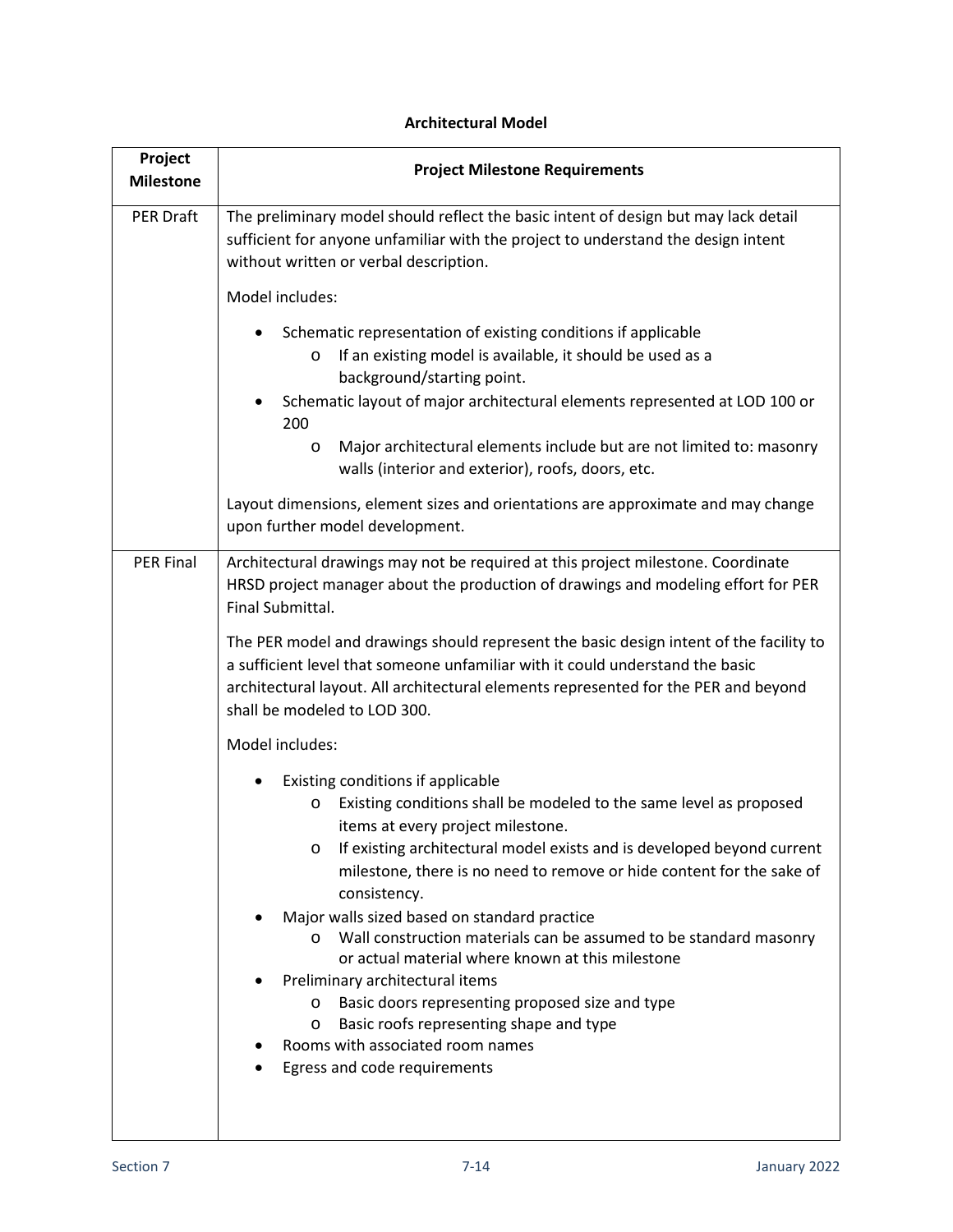| Project<br><b>Milestone</b> | <b>Project Milestone Requirements</b>                                                                                                                                                                                                                                                                                                                                                                                                  |
|-----------------------------|----------------------------------------------------------------------------------------------------------------------------------------------------------------------------------------------------------------------------------------------------------------------------------------------------------------------------------------------------------------------------------------------------------------------------------------|
|                             | Drawings include:                                                                                                                                                                                                                                                                                                                                                                                                                      |
|                             | Consult HRSD project manager regarding the inclusion of architectural drawings for<br>the Final PER.                                                                                                                                                                                                                                                                                                                                   |
|                             | Plans, Elevations, and Sections:<br>Plans (overall and enlarged when required)<br>O<br><b>Overall Elevations</b><br>$\circ$<br><b>Overall Building Sections</b><br>O<br>Refer to Paragraph 8.6 for general information about plans, elevations<br>O<br>and sections.<br>Overall out-to-out dimensions<br>Interior-to-interior dimensions of spaces<br>Thicknesses of walls and floors is not required at this stage<br>O<br>Room names |
| 50%                         | Simple descriptions of visible architectural items<br>The 50% model and contract drawings should represent further development of                                                                                                                                                                                                                                                                                                      |
|                             | design, from the PER, and incorporate any design comments from HRSD's PER design<br>review.<br>A shared coordinate system must be established and common amongst all models no<br>later than the 50% submittal. A shared coordinate system can be created earlier per<br>the directions specified in the Project BIM Execution Plan.                                                                                                   |
|                             | Model includes:                                                                                                                                                                                                                                                                                                                                                                                                                        |
|                             | Walls<br>Size and composition updated to reflect architect's input<br>$\circ$<br>Doors                                                                                                                                                                                                                                                                                                                                                 |
|                             | Type and size updated to reflect architect's input<br>O<br><b>Ceiling Systems</b><br>Casework and built in items<br>Finish and Opening Schedules<br>Life safety data including: maximum travel distances, adequate exits, fire rated<br>walls, and appropriate fire warning systems per local building code<br>Door properties entered as BIM data<br>٠<br>Window and louver properties entered as BIM data<br>٠                       |
|                             | Contract drawings include:                                                                                                                                                                                                                                                                                                                                                                                                             |
|                             | Updates to any annotation present in PER documents reflecting model<br>changes, if applicable<br>Plans and sections:<br>Plans (overall and enlarged when required)<br>$\circ$                                                                                                                                                                                                                                                          |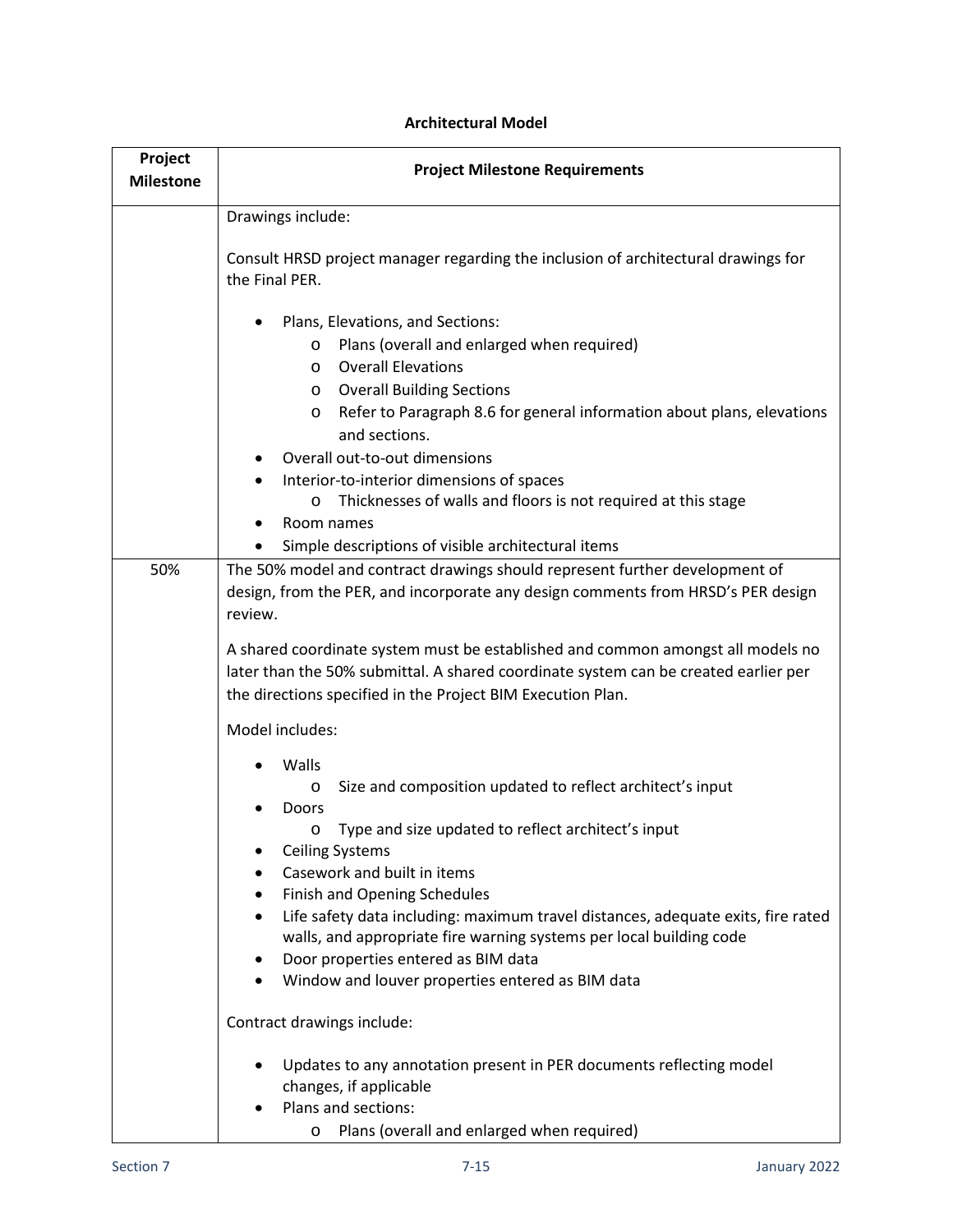| Project<br><b>Milestone</b> | <b>Project Milestone Requirements</b>                                                                                                                                                                                       |
|-----------------------------|-----------------------------------------------------------------------------------------------------------------------------------------------------------------------------------------------------------------------------|
|                             | <b>Overall sections</b><br>$\circ$<br>Partial sections detailing elements not clearly detailed in overall<br>O<br>sections                                                                                                  |
|                             | Refer to Paragraph 8.6 for general information about plans and<br>O<br>sections.                                                                                                                                            |
|                             | Casework and built-in items identified and detailed on drawings<br>Standard details and standard detail callouts                                                                                                            |
| 90%                         | Room and opening schedules to define all finishes and materials<br>The 90% model and contract drawings should represent further development of<br>design and incorporate any design comments from HRSD's 50% design review. |
|                             | Model includes:                                                                                                                                                                                                             |
|                             | All exterior and interior wall materials updated to reflect architect's design<br>٠<br>intent                                                                                                                               |
|                             | Ceiling systems updated<br>٠<br>Roof drainage system<br>٠                                                                                                                                                                   |
|                             | <b>Toilet accessories</b><br>$\bullet$                                                                                                                                                                                      |
|                             | Furniture<br>$\bullet$                                                                                                                                                                                                      |
|                             | ADA compliant building components<br>٠<br>Room finish data updated<br>٠                                                                                                                                                     |
|                             | Inter-discipline coordination and conflict resolution (clash detection)<br>٠                                                                                                                                                |
|                             | Contract drawings include:                                                                                                                                                                                                  |
|                             | Updates to any annotation present in 50% documents reflecting model<br>changes                                                                                                                                              |
|                             | Schedules for architectural components populated by BIM data<br>Wall sections                                                                                                                                               |
|                             | Ceiling system identified and detailed                                                                                                                                                                                      |
|                             | Roof, wall and other architectural details<br>Interior elevations                                                                                                                                                           |
|                             | Detailed notes dictating the specifics of construction that may not be clearly<br>represented graphically                                                                                                                   |
| 100%                        | The 100% model and contract drawings should represent further development of                                                                                                                                                |
| Construction                | design and incorporate any design comments from HRSD's 90% design review.                                                                                                                                                   |
|                             | Model includes:                                                                                                                                                                                                             |
|                             | All walls, ceilings, and roofs modeled to LOD 300                                                                                                                                                                           |
|                             | All doors, windows, casework and additional architectural items modeled to<br>LOD 350                                                                                                                                       |
|                             | Inter-discipline coordination and conflict resolution (clash detection)<br>completed with all conflicts resolved                                                                                                            |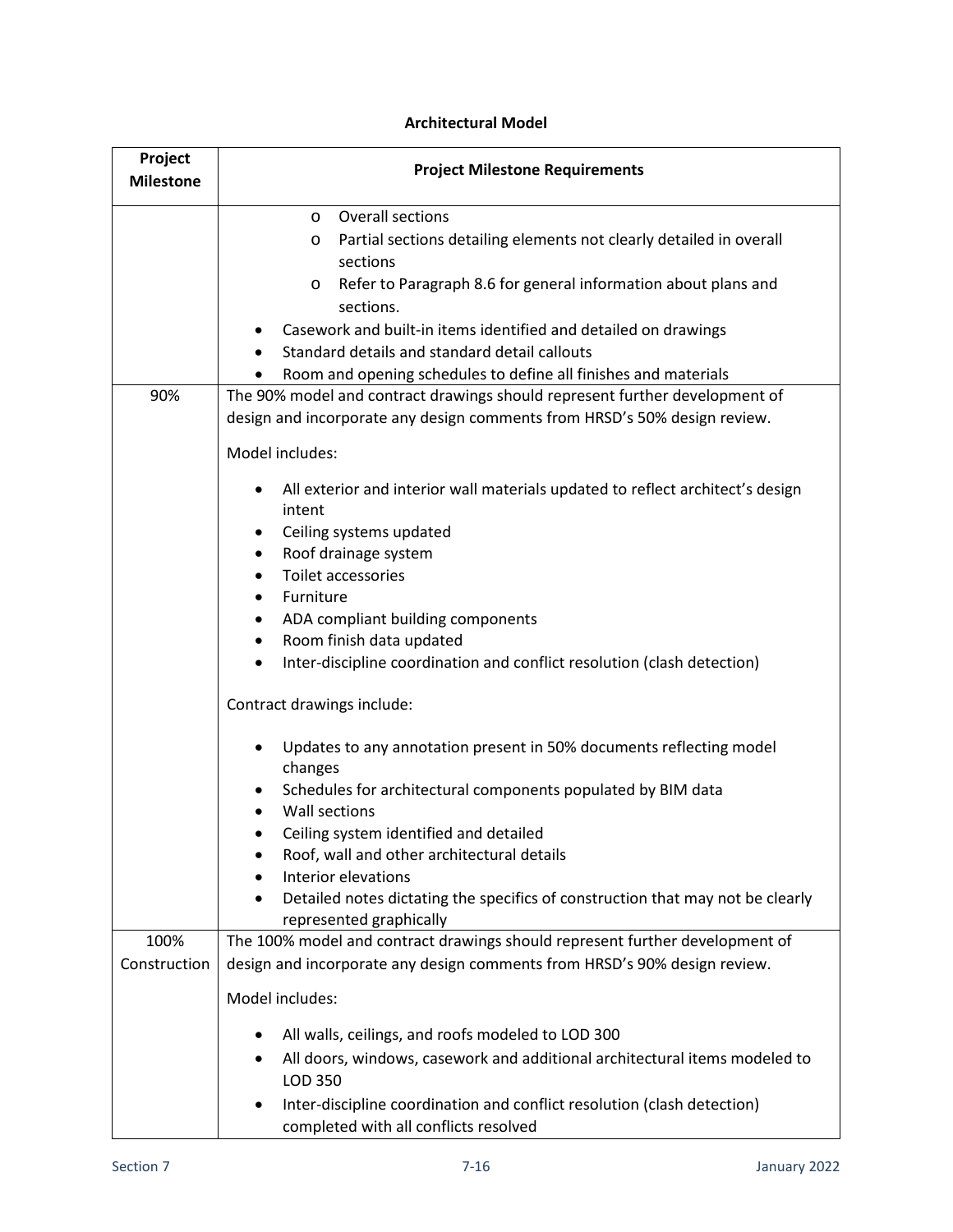| Project<br><b>Milestone</b> | <b>Project Milestone Requirements</b>                                                                                                                                                                                                                                                                                                                                                                                                                                                     |
|-----------------------------|-------------------------------------------------------------------------------------------------------------------------------------------------------------------------------------------------------------------------------------------------------------------------------------------------------------------------------------------------------------------------------------------------------------------------------------------------------------------------------------------|
|                             | Contract drawings include:<br>Dimensions and annotation sufficient for the construction of all architectural<br>$\bullet$<br>elements reflecting the design intent of the structural engineer                                                                                                                                                                                                                                                                                             |
| Substantial                 | Model includes:                                                                                                                                                                                                                                                                                                                                                                                                                                                                           |
| Completion                  | All discipline elements shall be modeled to as-built size, type and location.<br>All elements shall be model to correct dimensions and positional<br>$\Omega$<br>accuracy to the nearest $\frac{1}{2}$ .<br>It is not acceptable to modify dimensions to represent the accurate<br>$\circ$<br>location of model elements. These elements must be<br>relocated/remodeled to represent the as-built condition.<br>Any changes made to the proposed architectural design during construction |
|                             | Contract drawings include:                                                                                                                                                                                                                                                                                                                                                                                                                                                                |
|                             | Dimensions and annotation sufficient for the construction of all architectural<br>elements reflecting the design intent of the structural engineer<br>Dimensions and annotation modified to reflect as-built conditions                                                                                                                                                                                                                                                                   |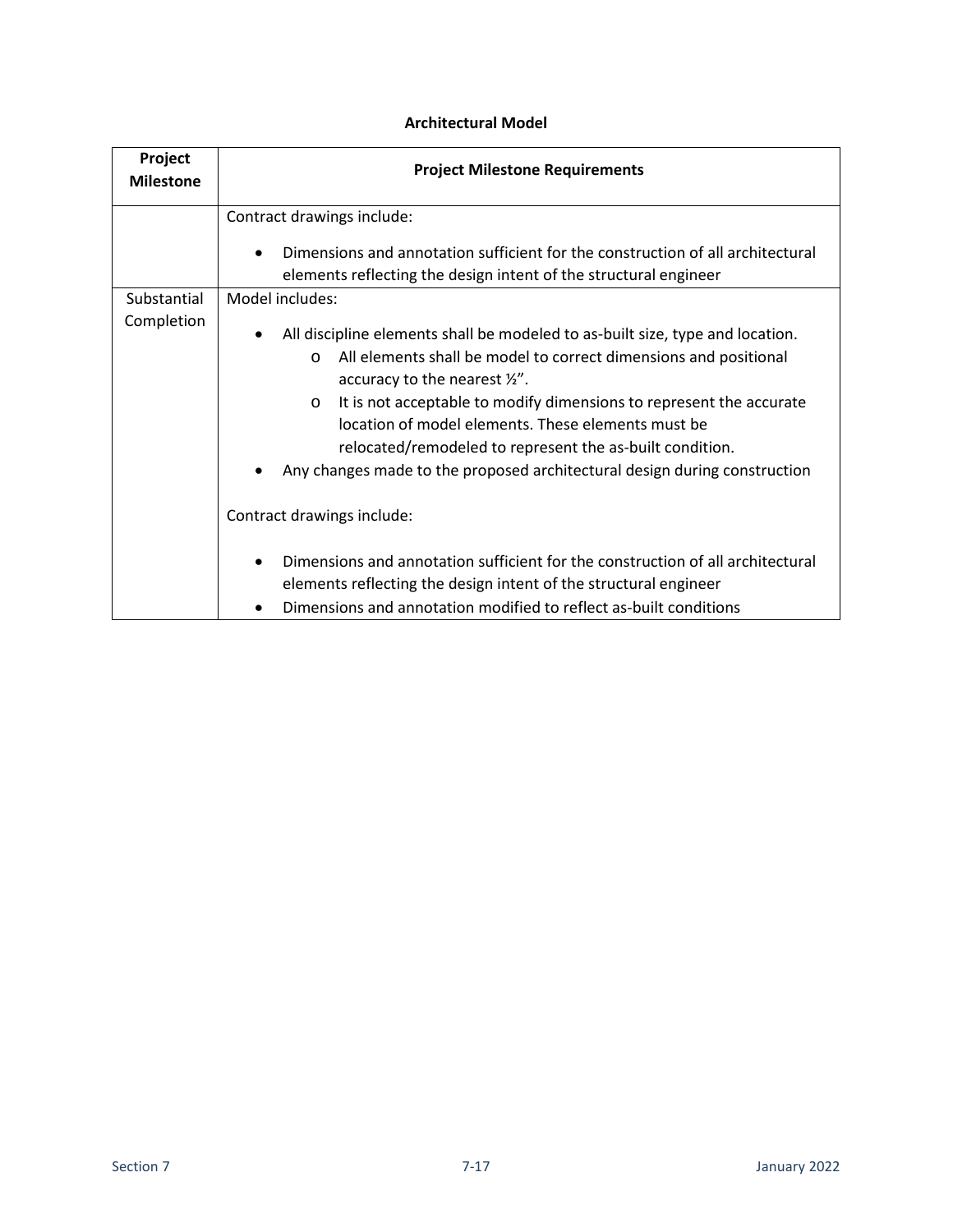| Project<br><b>Milestone</b> | <b>Project Milestone Requirements</b>                                                                                                                                                                                                                                                                                                                     |
|-----------------------------|-----------------------------------------------------------------------------------------------------------------------------------------------------------------------------------------------------------------------------------------------------------------------------------------------------------------------------------------------------------|
| <b>PER Draft</b>            | The preliminary model should reflect the basic intent of design but may lack detail<br>sufficient for anyone unfamiliar with the project to understand the design intent<br>without written or verbal description.                                                                                                                                        |
|                             | Model includes:                                                                                                                                                                                                                                                                                                                                           |
|                             | Schematic representation of existing conditions if applicable.<br>If an existing model is available, it should be used as a<br>O<br>background/starting point.<br>Schematic layout of major HVAC equipment represented at LOD 100 or 200<br>Major equipment includes but is not limited to: condensing units,<br>O<br>VAV boxes, air handling units, etc. |
|                             | Layout dimensions and equipment orientations are approximate and may change<br>upon further model development.                                                                                                                                                                                                                                            |
| <b>PER Final</b>            | HVAC drawings may not be required at this project milestone. Coordinate HRSD<br>project manager about the production of drawings and modeling effort for the PER<br>Final submittal.                                                                                                                                                                      |
|                             | The PER model and drawings should represent the basic design intent of the facility<br>to a sufficient level that someone unfamiliar with it could understand its basic<br>function and process. All HVAC equipment represented for the PER and beyond<br>shall be modeled to LOD 350.                                                                    |
|                             | Model includes:                                                                                                                                                                                                                                                                                                                                           |
|                             | Existing conditions if applicable<br>Existing conditions shall be modeled to the same level as proposed<br>O<br>items at every project milestone.<br>Additional equipment may need to be modeled to represent<br>$\circ$<br>interactions with proposed HVAC items.                                                                                        |
|                             | If existing HVAC model exists, there is no need to remove or hide content<br>for the sake of consistency.                                                                                                                                                                                                                                                 |
|                             | Preliminary HVAC equipment:                                                                                                                                                                                                                                                                                                                               |
|                             | Large HVAC equipment:<br>O                                                                                                                                                                                                                                                                                                                                |
|                             | Air Handling units, Condensers, VAV Boxes, etc.<br>Pumps<br>п                                                                                                                                                                                                                                                                                             |
|                             | Layout of HVAC equipment shall accurately represent size, quantity,<br>O<br>shape and location.                                                                                                                                                                                                                                                           |
|                             | HVAC equipment models (families) represent possible selection of<br>O                                                                                                                                                                                                                                                                                     |
|                             | proposed/specified equipment but may not represent equipment<br>that will ultimately be installed.                                                                                                                                                                                                                                                        |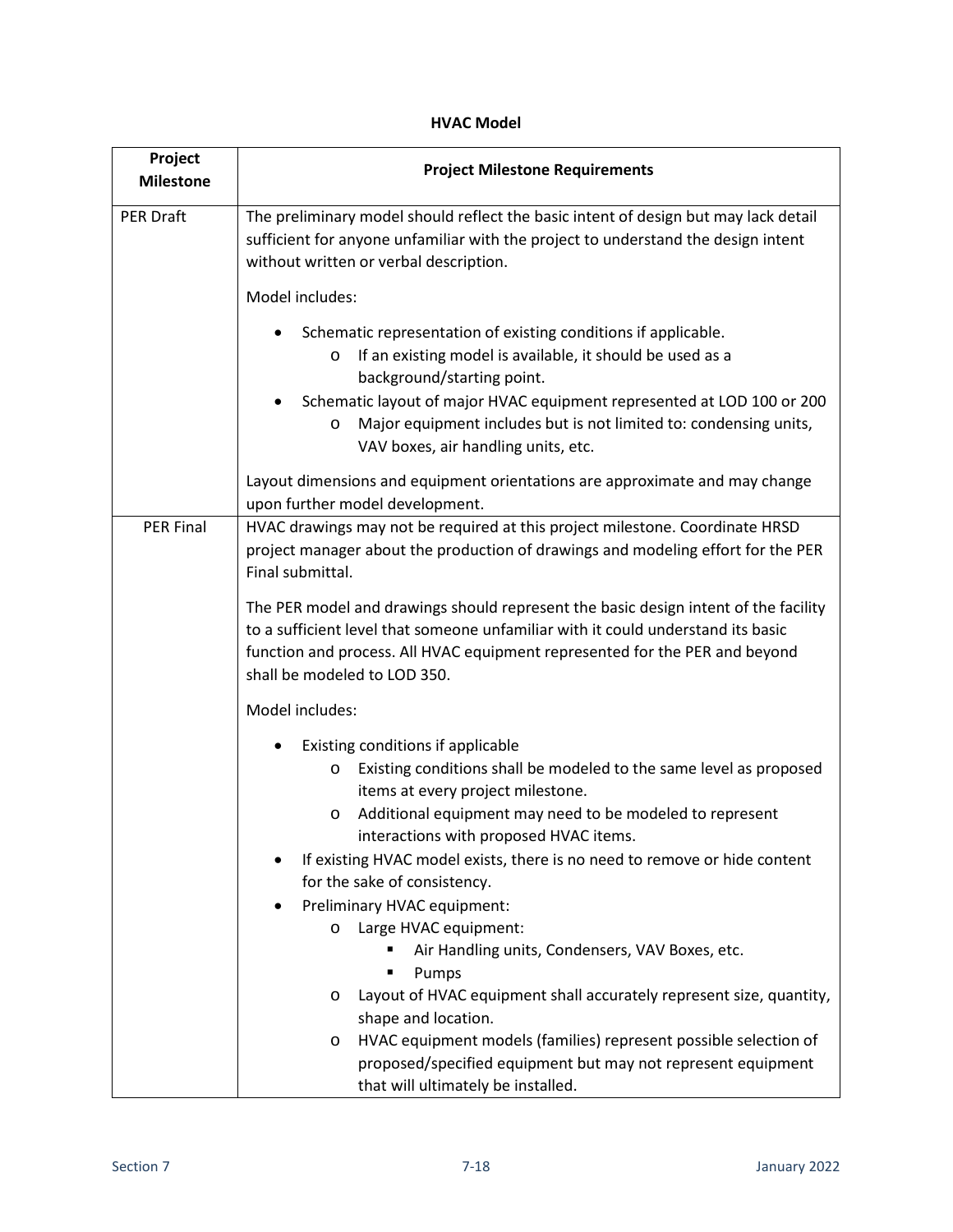| Project<br><b>Milestone</b> | <b>Project Milestone Requirements</b>                                                                                                                                                                                                                                                                                                                                                                                                                                                                                                                                                                                                                                                                                            |
|-----------------------------|----------------------------------------------------------------------------------------------------------------------------------------------------------------------------------------------------------------------------------------------------------------------------------------------------------------------------------------------------------------------------------------------------------------------------------------------------------------------------------------------------------------------------------------------------------------------------------------------------------------------------------------------------------------------------------------------------------------------------------|
|                             | When multiple manufactures are specified for any given<br>٠<br>equipment, the largest and/or most challenging to install of<br>the possible selections should be represented.<br>Appropriate maintenance and access/code clearance requirements<br>$\circ$<br>represented as well as considerations for placement of items<br>relating to other disciplines which may not be present at this stage<br>Space allocations for small diameter piping and content related to<br>$\circ$<br>other disciplines not shown: process mechanical piping, control<br>panels, structural framing, etc.<br>Areas reserved for the future locations/routing of ductwork and HVAC<br>equipment not shown in the HVAC model<br>Drawings include: |
|                             | Consult HRSD project manager regarding the inclusion of HVAC drawings for the<br>Final PER.                                                                                                                                                                                                                                                                                                                                                                                                                                                                                                                                                                                                                                      |
|                             | Plans and sections:<br>Plans (overall and enlarged when required)<br>O<br><b>Overall sections</b><br>$\circ$<br>Refer to Paragraph 8.6 for general information about plans and<br>O<br>sections.<br><b>Basic annotation:</b><br>Tags representing information pulled directly from model elements should<br>be used whenever possible.<br>Basic descriptions of all HVAC equipment present in the model<br>O<br>Dimensions locating HVAC equipment relative to major structural or<br>architectural walls                                                                                                                                                                                                                        |
| 50%                         | The 50% model and contract drawings should represent further development of<br>design, from the PER, and incorporate any design comments from HRSD's PER<br>design review.                                                                                                                                                                                                                                                                                                                                                                                                                                                                                                                                                       |
|                             | A shared coordinate system must be established and common amongst all models<br>no later than the 50% submittal. A shared coordinate system can be created earlier<br>per the directions specified in the Project BIM Execution Plan.<br>Model includes:                                                                                                                                                                                                                                                                                                                                                                                                                                                                         |
|                             | Ductwork for supply and exhaust/return air<br>HVAC related piping 1" diameter and greater<br>٠<br>Additional HVAC equipment:<br>Fans, unit heaters<br>O<br>Inter-discipline coordination and conflict resolution (clash detection)                                                                                                                                                                                                                                                                                                                                                                                                                                                                                               |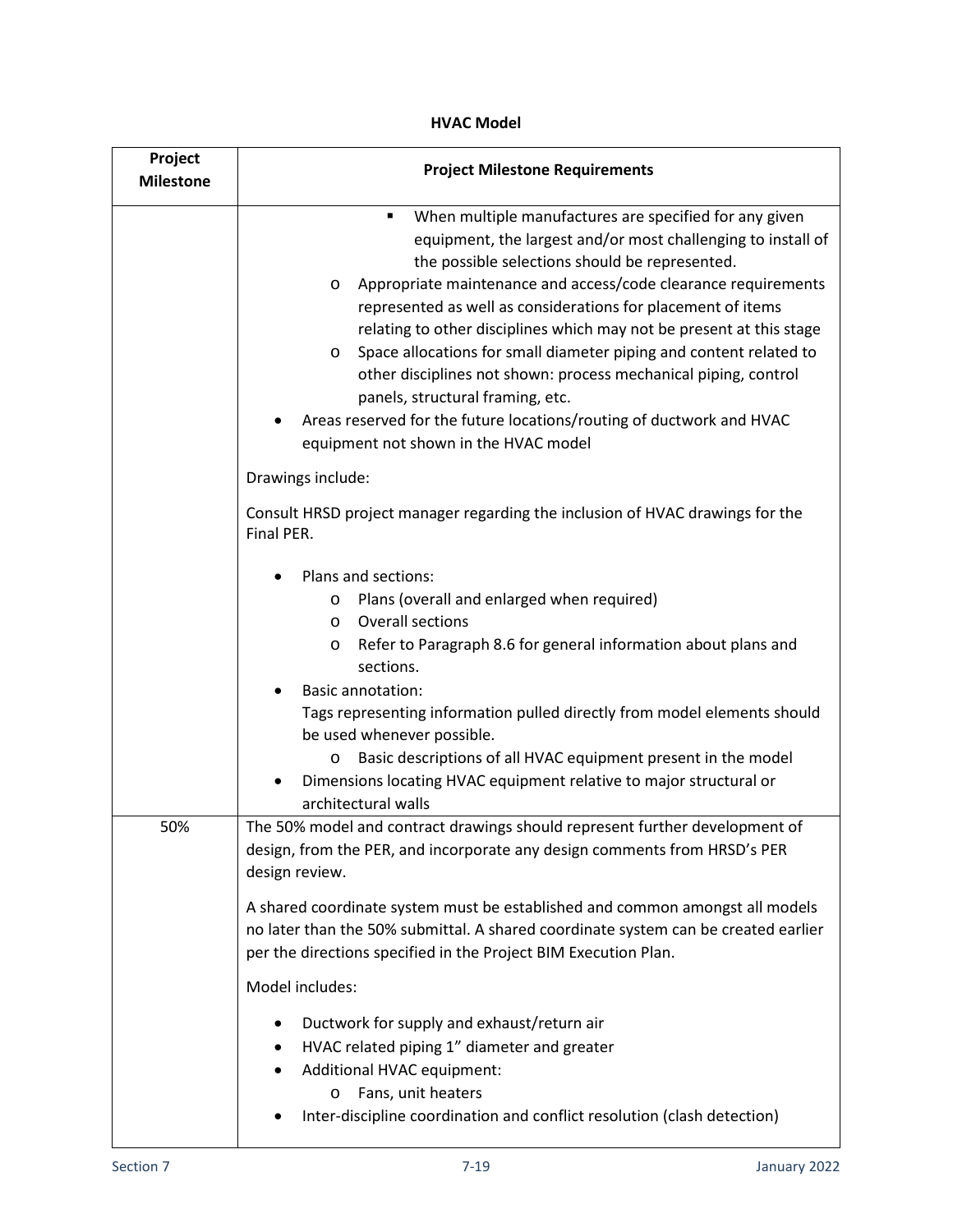| Project<br><b>Milestone</b> | <b>Project Milestone Requirements</b>                                                                                                                                                                                                                                                                                                                                                                                                         |
|-----------------------------|-----------------------------------------------------------------------------------------------------------------------------------------------------------------------------------------------------------------------------------------------------------------------------------------------------------------------------------------------------------------------------------------------------------------------------------------------|
|                             | Contract drawings Include:                                                                                                                                                                                                                                                                                                                                                                                                                    |
|                             | Plans and sections:<br>Plans (overall and enlarged when required)<br>O<br>Overall sections<br>$\circ$<br>Partial sections detailing elements not clearly detailed in overall<br>O<br>sections<br>Refer to Paragraph 8.6 for general information about plans and<br>$\circ$<br>sections.                                                                                                                                                       |
|                             | Updates to any annotation present in PER documents reflecting model<br>changes, if applicable<br>Descriptive tags of HVAC equipment and control equipment<br>٠<br>Descriptive tags of HVAC ductwork including size and elevation<br>٠<br>Size, system abbreviation and centerline elevation (CL) for all major piping<br>Standard details and standard detail callouts<br>٠                                                                   |
| 90%                         | The 90% model and contract drawings should represent further development of<br>design and incorporate any design comments from HRSD's 50% design review.                                                                                                                                                                                                                                                                                      |
|                             | Model includes:                                                                                                                                                                                                                                                                                                                                                                                                                               |
|                             | Equipment control panels located and coordinated with Electrical and<br>Instrumentation<br>Duct and Pipe supports, to the extent specified by the project BIM<br>$\bullet$<br>Execution Plan, but in particular, supports for pipe systems that experience<br>substantial expansion and contraction during normal process, including<br>Chilled and Hot Water<br>Inter-discipline coordination and conflict resolution (clash detection)<br>٠ |
|                             | Contract drawings Include:                                                                                                                                                                                                                                                                                                                                                                                                                    |
|                             | Updates to any annotation present in 50% documents reflecting model<br>changes<br>Much of this should be automated if tags are used in lieu of simple<br>O<br>text.                                                                                                                                                                                                                                                                           |
|                             | Details of unique HVAC equipment, equipment configurations or equipment<br>٠<br>connections<br>Detailed notes dictating the specifics of construction that may not be clearly<br>represented graphically                                                                                                                                                                                                                                      |
| 100%                        | The 100% model and contract drawings should represent further development of                                                                                                                                                                                                                                                                                                                                                                  |
| Construction                | design and incorporate any design comments from HRSD's 90% design review.<br>Model includes:                                                                                                                                                                                                                                                                                                                                                  |
|                             | Final routing of all ductwork with all necessary fittings, control and<br>distribution devices<br>Final placement of HVAC equipment modeled to LOD 350<br>٠                                                                                                                                                                                                                                                                                   |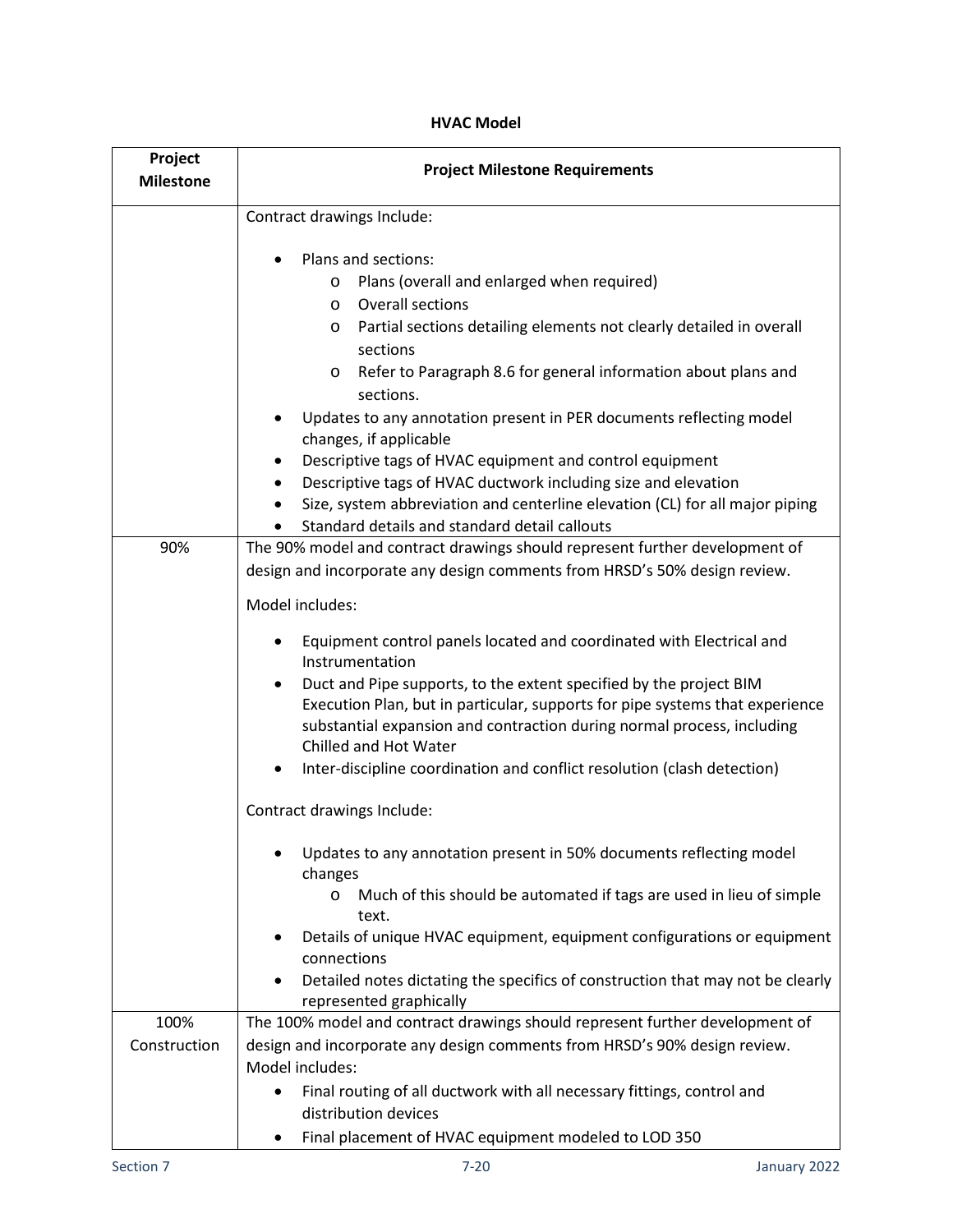| Project<br><b>Milestone</b> | <b>Project Milestone Requirements</b>                                                                                                                                                                                                                                                                                                                                                                                                                                                                                                                                                                                                                                                                                                                                                                                                                                                                          |
|-----------------------------|----------------------------------------------------------------------------------------------------------------------------------------------------------------------------------------------------------------------------------------------------------------------------------------------------------------------------------------------------------------------------------------------------------------------------------------------------------------------------------------------------------------------------------------------------------------------------------------------------------------------------------------------------------------------------------------------------------------------------------------------------------------------------------------------------------------------------------------------------------------------------------------------------------------|
|                             | All HVAC equipment models (families) include all operations and<br>$\bullet$<br>maintenance data parameters (IFC parameters) as required by HRSD<br>All equipment operations and maintenance data parameters are<br>O<br>preloaded into the HRSD HVAC Revit template and will<br>automatically be applied into any appropriate families loaded into<br>projects created from this template, provided they are categorized<br>correctly.<br>All equipment operations and maintenance data parameters can<br>O<br>also be found in the HRSD shared parameter file (HRSD-Shared<br>Parameter File.txt).<br>Appropriate maintenance and access/code clearance requirements<br>accounted for with specific care to ensure no encroachment of these areas<br>by any discipline                                                                                                                                       |
|                             | Inter-discipline coordination and conflict resolution (clash detection)<br>$\bullet$<br>completed with all conflicts resolved<br>Contract drawings include:<br>Dimensions and annotation sufficient for the construction of all HVAC<br>equipment, ductwork and piping                                                                                                                                                                                                                                                                                                                                                                                                                                                                                                                                                                                                                                         |
| Substantial                 | Model includes:                                                                                                                                                                                                                                                                                                                                                                                                                                                                                                                                                                                                                                                                                                                                                                                                                                                                                                |
| Completion                  | All discipline elements modeled to as-built size, type and location.<br>All elements shall be model to correct dimensions and positional<br>O<br>accuracy to the nearest 1/2" relative to major structural components<br>(walls, column lines, etc.).<br>It is not acceptable to modify dimensions to represent the accurate<br>O<br>location of model elements. These elements must be<br>relocated/remodeled to represent the as-built condition.<br>Model reflects specific equipment installed which may differ from the<br>proposed model and drawings<br>Model reflects all changes made to proposed HVAC design during<br>construction<br>All HVAC equipment models (families) include all operations and<br>٠<br>maintenance data parameters (IFC parameters) as required by HRSD.<br>All operations and maintenance data parameters are populated<br>O<br>with correct data as provided by contractor |
|                             | Contract drawings include:                                                                                                                                                                                                                                                                                                                                                                                                                                                                                                                                                                                                                                                                                                                                                                                                                                                                                     |
|                             | Dimensions and annotation sufficient for the construction of HVAC<br>equipment, ductwork and piping<br>Dimensions and annotation modified to reflect as-built conditions<br>$\circ$                                                                                                                                                                                                                                                                                                                                                                                                                                                                                                                                                                                                                                                                                                                            |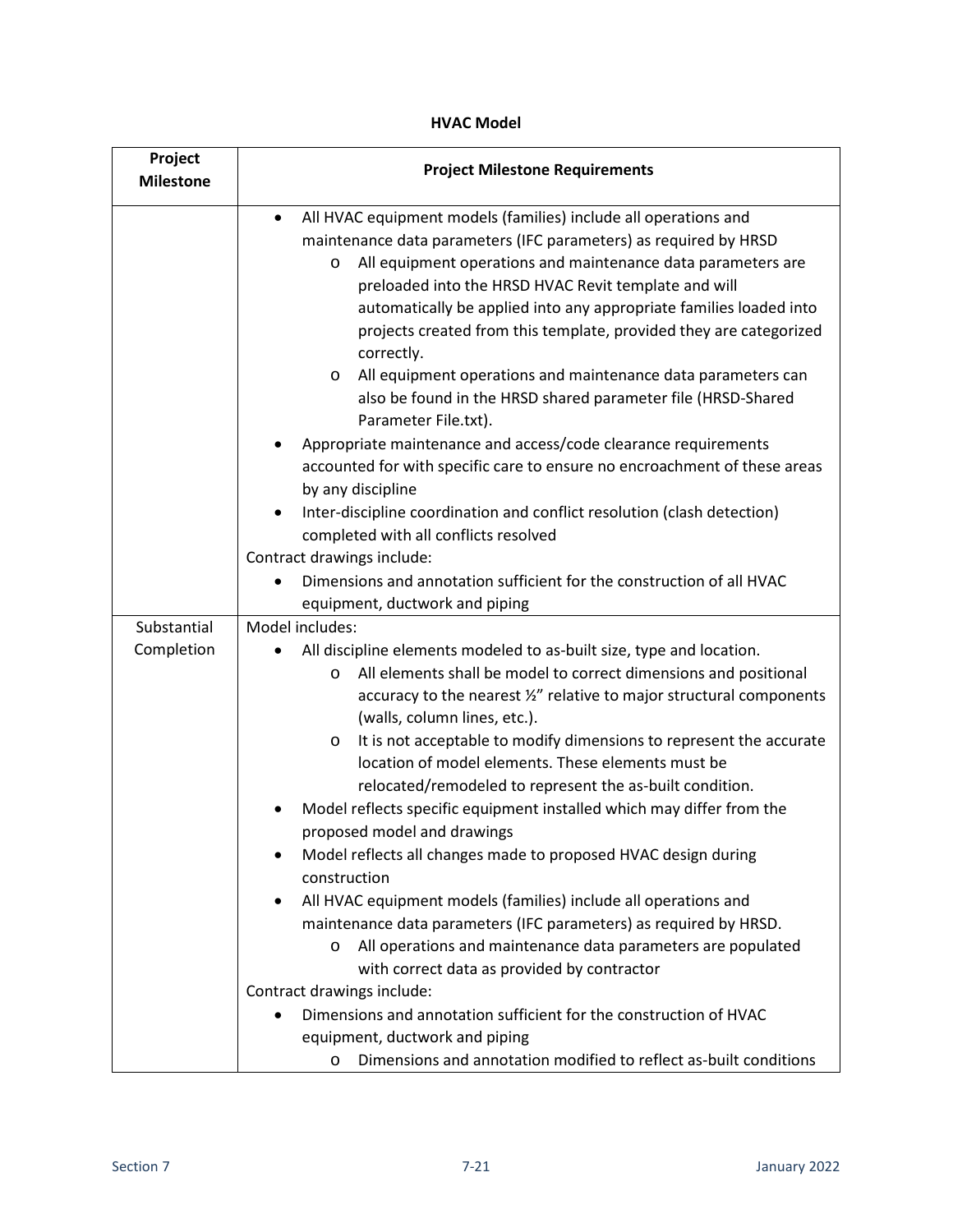| Project<br><b>Milestone</b> | <b>Project Milestone Requirements</b>                                                                                                                                                                                                                                                                                                                                                                                                                                                                                                                                                                                                                                                                                                                                                                    |
|-----------------------------|----------------------------------------------------------------------------------------------------------------------------------------------------------------------------------------------------------------------------------------------------------------------------------------------------------------------------------------------------------------------------------------------------------------------------------------------------------------------------------------------------------------------------------------------------------------------------------------------------------------------------------------------------------------------------------------------------------------------------------------------------------------------------------------------------------|
| PER Draft                   | The preliminary model should reflect the basic intent of design but may lack detail<br>sufficient for anyone unfamiliar with the project to understand the design intent<br>without written or verbal description.                                                                                                                                                                                                                                                                                                                                                                                                                                                                                                                                                                                       |
|                             | Model includes:                                                                                                                                                                                                                                                                                                                                                                                                                                                                                                                                                                                                                                                                                                                                                                                          |
|                             | Schematic representation of existing conditions if applicable.<br>If an existing model is available, it should be used as a<br>$\circ$<br>background/starting point.<br>Schematic layout of major plumbing equipment represented at LOD 100 or<br>200                                                                                                                                                                                                                                                                                                                                                                                                                                                                                                                                                    |
|                             | Major equipment includes but is not limited to: water heaters, sinks<br>$\circ$<br>toilets, safety showers, etc.                                                                                                                                                                                                                                                                                                                                                                                                                                                                                                                                                                                                                                                                                         |
|                             | Layout dimensions and equipment orientations are approximate and may<br>change upon further model development                                                                                                                                                                                                                                                                                                                                                                                                                                                                                                                                                                                                                                                                                            |
| <b>PER Final</b>            | Plumbing drawings may not be required at this project milestone. Coordinate with<br>HRSD project manager about the production of drawings and modeling effort at PER<br>Final.                                                                                                                                                                                                                                                                                                                                                                                                                                                                                                                                                                                                                           |
|                             | The PER model and contract drawings should represent the basic design intent of the<br>facility to a sufficient level that someone unfamiliar with it could understand its basic<br>function and process. All plumbing fixtures and equipment represented for the PER<br>and beyond shall be modeled to LOD 350.                                                                                                                                                                                                                                                                                                                                                                                                                                                                                         |
|                             | Model includes:                                                                                                                                                                                                                                                                                                                                                                                                                                                                                                                                                                                                                                                                                                                                                                                          |
|                             | Existing conditions if applicable<br>Existing conditions shall be modeled to the same level as proposed<br>O<br>items at every project milestone.<br>Additional equipment may need to be modeled to represent<br>O<br>interactions with proposed plumbing items.<br>If existing plumbing model exists, there is no need to remove or hide<br>$\circ$<br>content for the sake of consistency.<br>Preliminary plumbing fixtures and equipment:<br>Large plumbing fixtures and equipment:<br>O<br>Sinks, toilets, safety showers, water heaters, etc.<br>Layout of plumbing equipment shall accurately represent size,<br>O<br>quantity, shape and location<br>Appropriate maintenance and access/code clearance requirements<br>O<br>represented as well as considerations for placement of items relating |
|                             | to other disciplines which may not be present at this stage                                                                                                                                                                                                                                                                                                                                                                                                                                                                                                                                                                                                                                                                                                                                              |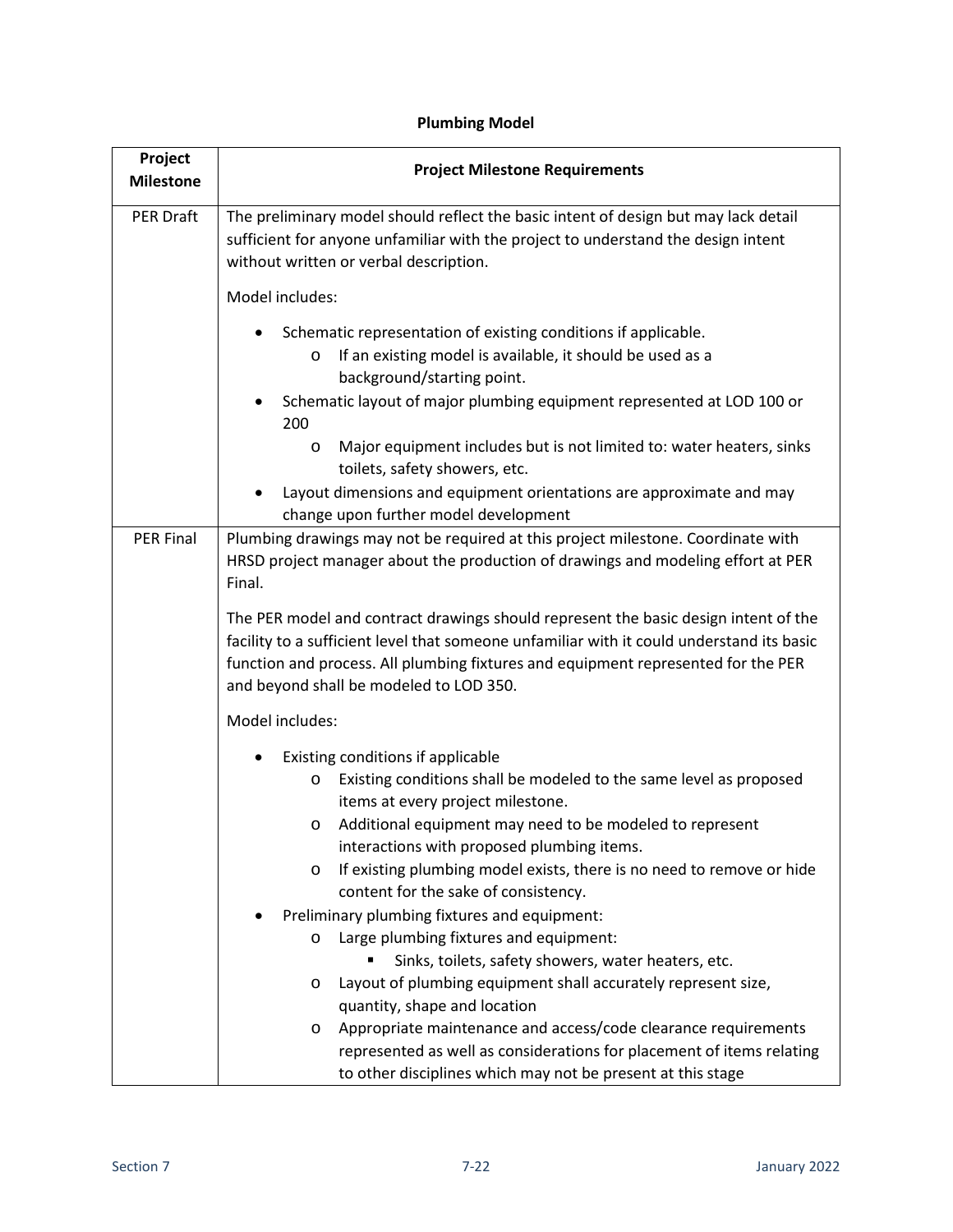| Project<br><b>Milestone</b> | <b>Project Milestone Requirements</b>                                                                                                                                                                                                                                                                              |
|-----------------------------|--------------------------------------------------------------------------------------------------------------------------------------------------------------------------------------------------------------------------------------------------------------------------------------------------------------------|
|                             | Space allocations for small diameter piping and content related to<br>O<br>other disciplines not shown: HVAC ductwork, control panels, structural<br>framing, etc.                                                                                                                                                 |
|                             | Drawings include:                                                                                                                                                                                                                                                                                                  |
|                             | Consult HRSD project manager regarding the inclusion of plumbing drawings for the<br>Final PER.                                                                                                                                                                                                                    |
|                             | Plans and sections:<br>Plans (overall and enlarged when required)<br>O<br><b>Overall sections</b><br>O<br>Refer to Paragraph 8.6 for general information about plans and<br>O<br>sections.                                                                                                                         |
|                             | <b>Basic annotation:</b><br>Tags representing information pulled directly from model elements should be<br>used whenever possible.                                                                                                                                                                                 |
| 50%                         | Descriptive tags of plumbing fixtures and equipment<br>O<br>The 50% model and contract drawings should represent further development of<br>design, from the PER, and incorporate any design comments from HRSD's PER design<br>review.                                                                             |
|                             | A shared coordinate system must be established and common amongst all models no<br>later than the 50% submittal. A shared coordinate system can be created earlier per<br>the directions specified in the Project BIM Execution Plan.                                                                              |
|                             | Model includes:                                                                                                                                                                                                                                                                                                    |
|                             | Further development of plumbing fixtures, equipment and piping:<br>Piping 1/2" and greater diameter and all associated fittings and valves<br>$\circ$<br>Final pipe size diameter representation requirements will vary by<br>O<br>project. Consult with HRSD project manager for specific project<br>requirements |
|                             | Additional plumbing fixtures not represented in PER drawings<br>Inter-discipline coordination and conflict resolution (clash detection)                                                                                                                                                                            |
|                             | Drawings Include:                                                                                                                                                                                                                                                                                                  |
|                             | Plans and sections:                                                                                                                                                                                                                                                                                                |
|                             | Plans (overall and enlarged when required)<br>O                                                                                                                                                                                                                                                                    |
|                             | Overall sections<br>O                                                                                                                                                                                                                                                                                              |
|                             | Partial sections detailing elements not clearly detailed in overall<br>O<br>sections                                                                                                                                                                                                                               |
|                             | Refer to Paragraph 8.6 for general information about plans and<br>O                                                                                                                                                                                                                                                |
|                             | sections.                                                                                                                                                                                                                                                                                                          |
| Section 7                   | $7 - 23$<br>January 2022                                                                                                                                                                                                                                                                                           |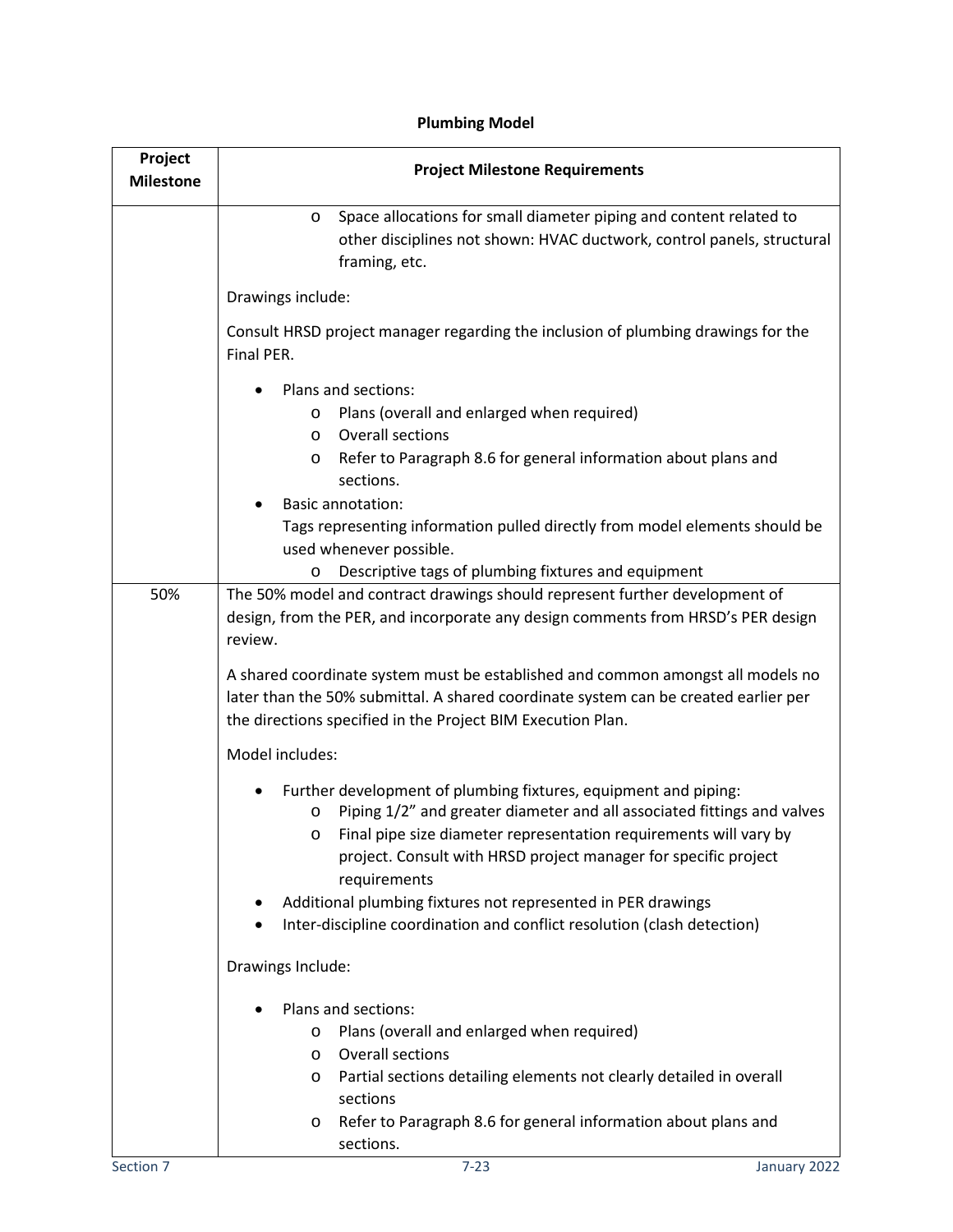| Project<br><b>Milestone</b>          | <b>Project Milestone Requirements</b>                                                                                                                                                                                                                                                                                                                                                                                                                                                                                                                                                                                                                                                        |
|--------------------------------------|----------------------------------------------------------------------------------------------------------------------------------------------------------------------------------------------------------------------------------------------------------------------------------------------------------------------------------------------------------------------------------------------------------------------------------------------------------------------------------------------------------------------------------------------------------------------------------------------------------------------------------------------------------------------------------------------|
|                                      | Updates to any annotation present in PER documents reflecting model<br>$\bullet$<br>changes, if applicable<br>Much of this should be automated if tags are used in lieu of simple<br>$\circ$<br>text.<br>Dimensions of major pipe penetrations and locations of fixtures<br>٠<br>Standard details and standard detail callouts<br>Additional callouts of any additional fixtures and equipment, piping or pipe<br>$\bullet$<br>accessories<br>Instrumentation tags for all plumbing equipment that require power                                                                                                                                                                             |
| 90%                                  | The 90% model and contract drawings should represent further development of<br>design and incorporate any design comments from HRSD's 50% design review.<br>Model includes:                                                                                                                                                                                                                                                                                                                                                                                                                                                                                                                  |
|                                      | Further refinement of plumbing fixtures, equipment and piping layout as well<br>٠<br>as any related equipment representing further design<br>Inter-discipline coordination and conflict resolution (clash detection)<br>٠                                                                                                                                                                                                                                                                                                                                                                                                                                                                    |
|                                      | Contract drawings Include:                                                                                                                                                                                                                                                                                                                                                                                                                                                                                                                                                                                                                                                                   |
|                                      | Updates to any annotation present in 50% documents reflecting model<br>changes<br>Much of this should be automated if tags are used in lieu of simple<br>O<br>text.<br>Details of unique plumbing fixtures and equipment configurations or                                                                                                                                                                                                                                                                                                                                                                                                                                                   |
|                                      | equipment connections.<br>Piping system riser diagrams<br>٠<br>Detailed notes dictating the specifics of construction that may not be clearly<br>$\bullet$<br>represented graphically                                                                                                                                                                                                                                                                                                                                                                                                                                                                                                        |
| 100% -<br>Issued for<br>Construction | The 100% model and contract drawings should represent further development of<br>design and incorporate any design comments from HRSD's 90% design review.<br>Model includes:                                                                                                                                                                                                                                                                                                                                                                                                                                                                                                                 |
|                                      | Final locations of plumbing fixtures and equipment<br>٠<br>All process plumbing equipment models (families) include all operations and<br>$\bullet$<br>maintenance data parameters (IFC parameters) as required by HRSD.<br>All equipment operations and maintenance data parameters are<br>$\circ$<br>preloaded into the HRSD plumbing Revit template and will<br>automatically be applied into any appropriate families loaded into<br>projects created from this template, provided they are categorized<br>correctly.<br>All equipment operations and maintenance data parameters can also<br>$\circ$<br>be found in the HRSD shared parameter file (HRSD-Shared Parameter<br>File.txt). |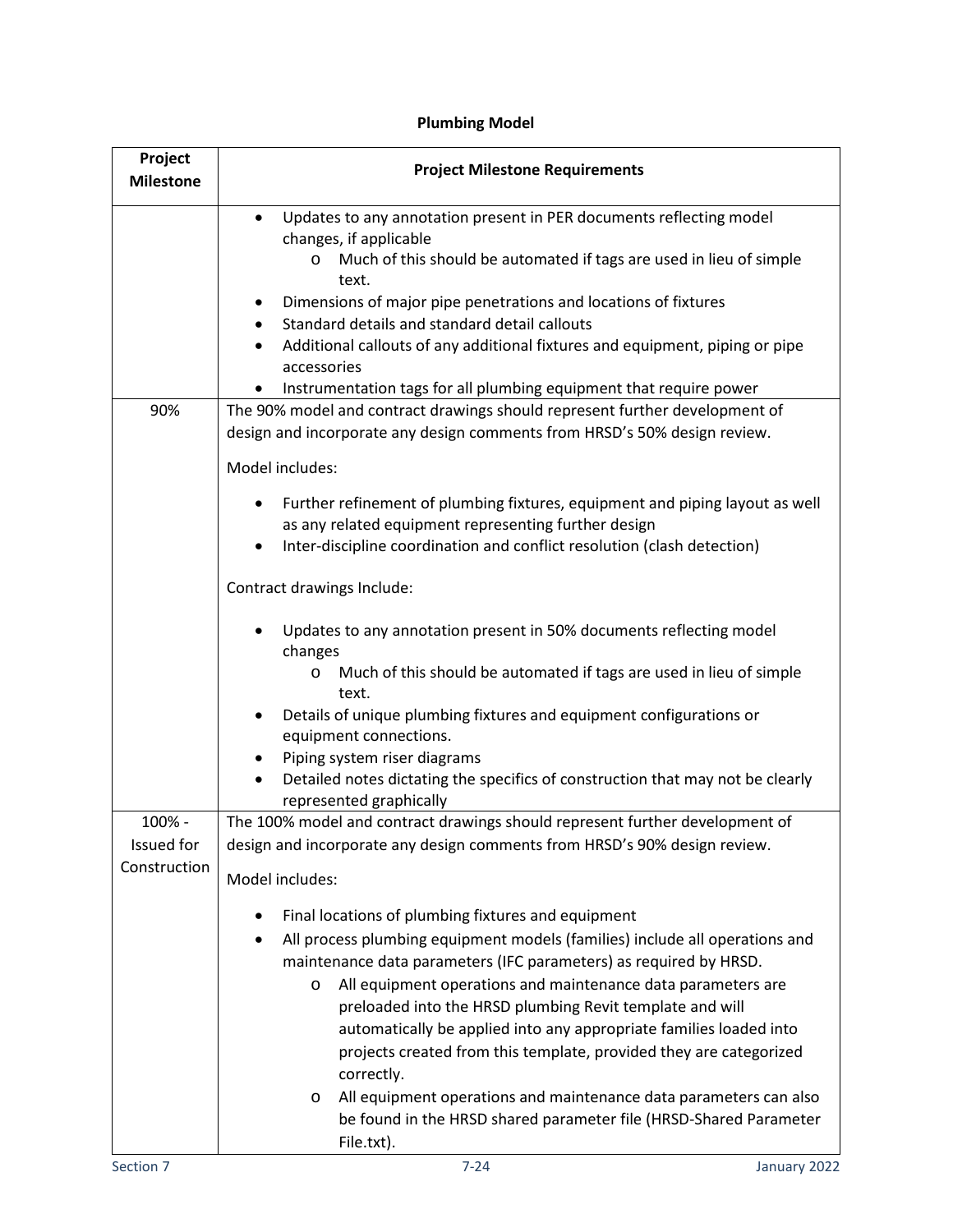| Project<br><b>Milestone</b> | <b>Project Milestone Requirements</b>                                                                                                                                                                                                                                                                                                                                                                                                                                                                                                                                                                                                                                                                                                                                                                                                                                                                                                                                                                                                                                                                                                                              |  |  |  |  |
|-----------------------------|--------------------------------------------------------------------------------------------------------------------------------------------------------------------------------------------------------------------------------------------------------------------------------------------------------------------------------------------------------------------------------------------------------------------------------------------------------------------------------------------------------------------------------------------------------------------------------------------------------------------------------------------------------------------------------------------------------------------------------------------------------------------------------------------------------------------------------------------------------------------------------------------------------------------------------------------------------------------------------------------------------------------------------------------------------------------------------------------------------------------------------------------------------------------|--|--|--|--|
|                             | Final routing of plumbing piping<br>$\bullet$                                                                                                                                                                                                                                                                                                                                                                                                                                                                                                                                                                                                                                                                                                                                                                                                                                                                                                                                                                                                                                                                                                                      |  |  |  |  |
|                             | Contract drawings include:                                                                                                                                                                                                                                                                                                                                                                                                                                                                                                                                                                                                                                                                                                                                                                                                                                                                                                                                                                                                                                                                                                                                         |  |  |  |  |
|                             | Dimensions and annotation sufficient for the construction of all plumbing<br>fixtures, equipment and piping                                                                                                                                                                                                                                                                                                                                                                                                                                                                                                                                                                                                                                                                                                                                                                                                                                                                                                                                                                                                                                                        |  |  |  |  |
| Substantial                 | Model includes:                                                                                                                                                                                                                                                                                                                                                                                                                                                                                                                                                                                                                                                                                                                                                                                                                                                                                                                                                                                                                                                                                                                                                    |  |  |  |  |
| Completion                  | All discipline elements modeled to as-built size, type and location.<br>All elements shall be model to correct dimensions and positional<br>$\circ$<br>accuracy to the nearest 1/2" relative to major structural components<br>(walls, column lines, etc.).<br>It is not acceptable to modify dimensions to represent the accurate<br>O<br>location of model elements. These elements must be<br>relocated/remodeled to represent the as-built condition.<br>Model reflects specific equipment installed which may differ from the<br>proposed model and drawings<br>Model reflects all changes made to proposed plumbing design during<br>construction<br>All plumbing equipment models (families) include all operations and<br>$\bullet$<br>maintenance data parameters (IFC parameters) as required by HRSD.<br>All operations and maintenance data parameters are populated with<br>$\circ$<br>correct data as provided by contractor<br>Contract drawings include:<br>Dimensions and annotation sufficient for the construction of all plumbing<br>fixtures, equipment and piping.<br>Dimensions and annotation modified to reflect as-built conditions<br>O |  |  |  |  |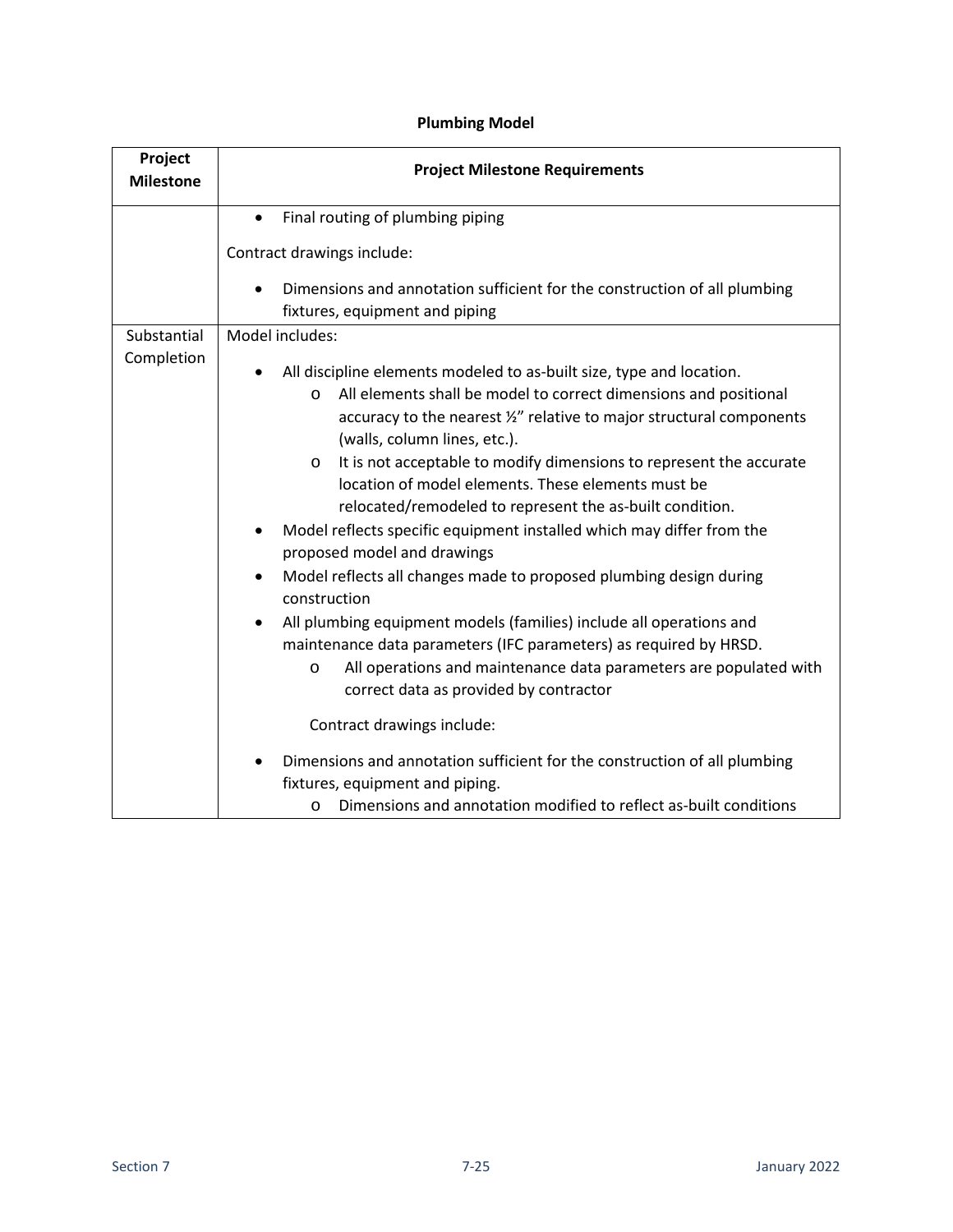| Project<br><b>Milestone</b> | <b>Project Milestone Requirements</b>                                                                                                                                                                                                                                                                                                                                                                                                        |  |  |  |  |
|-----------------------------|----------------------------------------------------------------------------------------------------------------------------------------------------------------------------------------------------------------------------------------------------------------------------------------------------------------------------------------------------------------------------------------------------------------------------------------------|--|--|--|--|
| <b>PER Draft</b>            | The preliminary model should reflect the basic intent of design but may lack detail<br>sufficient for anyone unfamiliar with the project to understand the design intent<br>without written or verbal description.                                                                                                                                                                                                                           |  |  |  |  |
|                             | Model includes:                                                                                                                                                                                                                                                                                                                                                                                                                              |  |  |  |  |
|                             | Schematic representation of existing conditions if applicable.<br>If an existing model is available, it should be used as a<br>O<br>background/starting point.<br>Schematic layout of major electrical equipment represented at LOD 100 or 200<br>Major equipment includes but is not limited to: generators and service<br>O<br>entrance equipment, switchgear, switchboards, motor control centers<br>and/or large motor controllers, etc. |  |  |  |  |
|                             | Layout dimensions and equipment orientations are approximate and may change<br>upon further model development.                                                                                                                                                                                                                                                                                                                               |  |  |  |  |
| <b>Final PER</b>            | Electrical model and drawings may not be required at this project milestone.<br>Coordinate with HRSD project manager about the production of drawings and<br>modeling effort for the Final PER.<br>The PER model and drawings should represent the basic design intent of the facility to<br>a sufficient level that someone unfamiliar with it could understand its basic function                                                          |  |  |  |  |
|                             | and process. All electrical fixtures and equipment represented for the PER and beyond<br>shall be modeled to LOD 350.                                                                                                                                                                                                                                                                                                                        |  |  |  |  |
|                             | Model includes:                                                                                                                                                                                                                                                                                                                                                                                                                              |  |  |  |  |
|                             | Existing conditions if applicable<br>Existing conditions shall be modeled to the same level as proposed<br>O<br>items at every project milestone.<br>Additional equipment may need to be modeled to represent<br>O<br>interactions with proposed electrical items.<br>If existing plumbing model exists, there is no need to remove or hide<br>O<br>content for the sake of consistency.<br>Preliminary electrical equipment:                |  |  |  |  |
|                             | Layout of electrical equipment shall accurately represent size,<br>O<br>quantity, shape and location.                                                                                                                                                                                                                                                                                                                                        |  |  |  |  |
|                             | Electrical equipment models (families) represent possible selection of<br>$\circ$<br>proposed/specified equipment but may not represent equipment that<br>will ultimately be installed.<br>When multiple manufactures are specified for any given<br>equipment, the largest and/or most challenging to install of                                                                                                                            |  |  |  |  |
|                             | the possible selections should be represented.                                                                                                                                                                                                                                                                                                                                                                                               |  |  |  |  |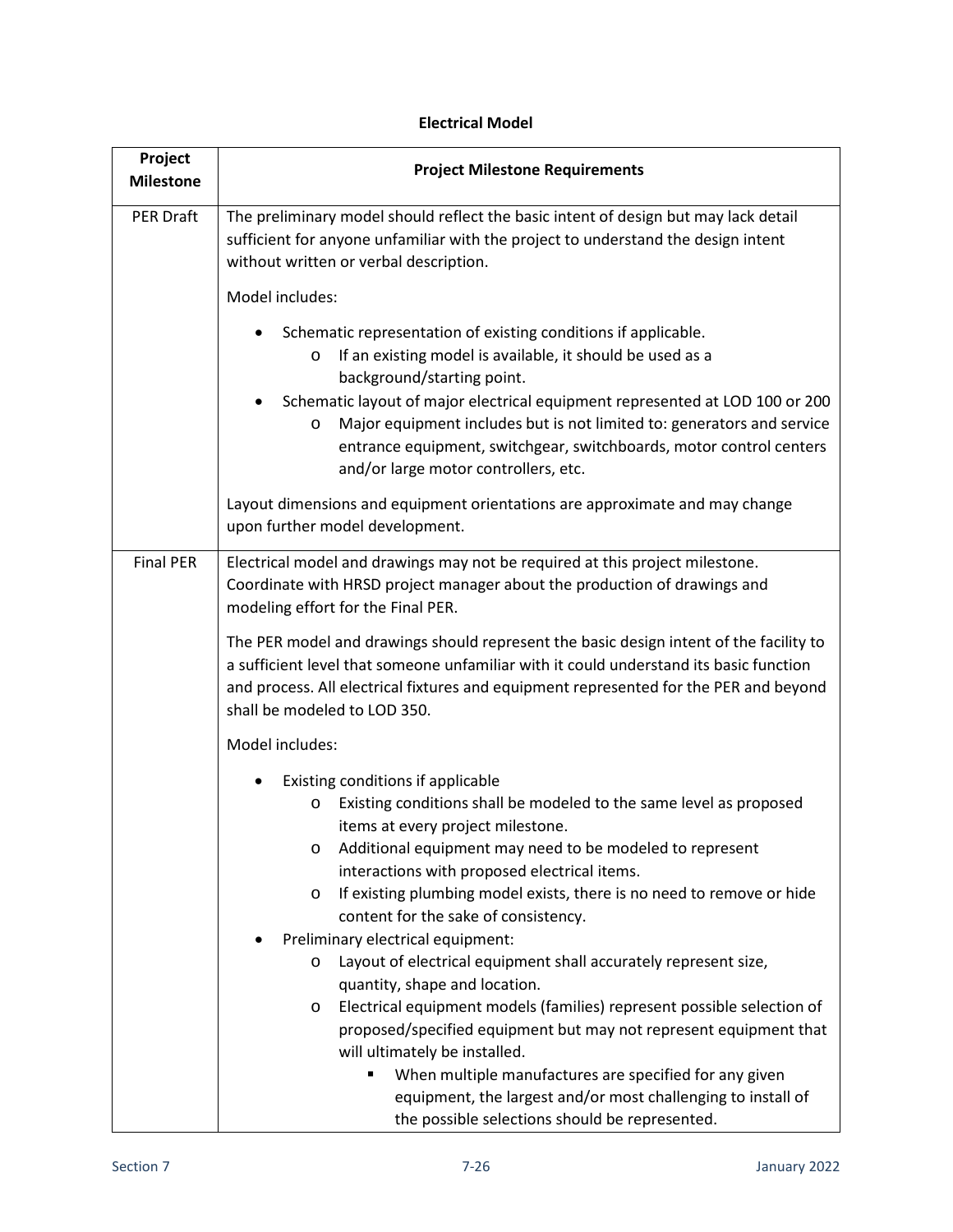| Project<br><b>Milestone</b> | <b>Project Milestone Requirements</b>                                                                                                                                                                                                                                                                                                                                                                 |  |  |  |  |
|-----------------------------|-------------------------------------------------------------------------------------------------------------------------------------------------------------------------------------------------------------------------------------------------------------------------------------------------------------------------------------------------------------------------------------------------------|--|--|--|--|
|                             | Appropriate maintenance and access/code clearance requirements<br>$\bullet$<br>represented as well as considerations for placement of items relating to other<br>disciplines which may not be present at this stage<br>Space considerations for placement of conduit and/or cable tray                                                                                                                |  |  |  |  |
|                             | Drawings include:                                                                                                                                                                                                                                                                                                                                                                                     |  |  |  |  |
|                             | Consult HRSD project manager regarding the inclusion of electrical drawings for the<br>Final PER.                                                                                                                                                                                                                                                                                                     |  |  |  |  |
|                             | Plans:<br>Plans (overall and enlarged when required)<br>O<br>Refer to Paragraph 8.6 for general information about plans<br>O<br><b>Basic annotation:</b><br>Tags representing information pulled directly from model elements should be<br>used whenever possible.<br>Descriptive tags of electrical equipment<br>O                                                                                   |  |  |  |  |
| 50%                         | The 50% model and contract drawings should represent further development of<br>design, from the PER, and incorporate any design comments from HRSD's PER design<br>review.                                                                                                                                                                                                                            |  |  |  |  |
|                             | A shared coordinate system must be established and common amongst all models no<br>later than the 50% submittal. A shared coordinate system can be created earlier per<br>the directions specified in the Project BIM Execution Plan.                                                                                                                                                                 |  |  |  |  |
|                             | Model includes:                                                                                                                                                                                                                                                                                                                                                                                       |  |  |  |  |
|                             | Instrumentation and electrical equipment associated with electrical not<br>included in PER model<br>Additional electrical equipment not present in the PER<br>Inter-discipline coordination and conflict resolution (clash detection)<br>٠                                                                                                                                                            |  |  |  |  |
|                             | Contract drawings Include:                                                                                                                                                                                                                                                                                                                                                                            |  |  |  |  |
|                             | Plans and sections:<br>Plans (overall and enlarged when required)<br>O<br><b>Overall sections</b><br>$\circ$<br>Partial sections detailing elements not clearly detailed in overall<br>$\circ$<br>sections<br>Refer to Paragraph 8.6 for general information about plans and<br>$\circ$<br>sections.<br>Updates to any annotation present in PER documents reflecting model<br>changes, if applicable |  |  |  |  |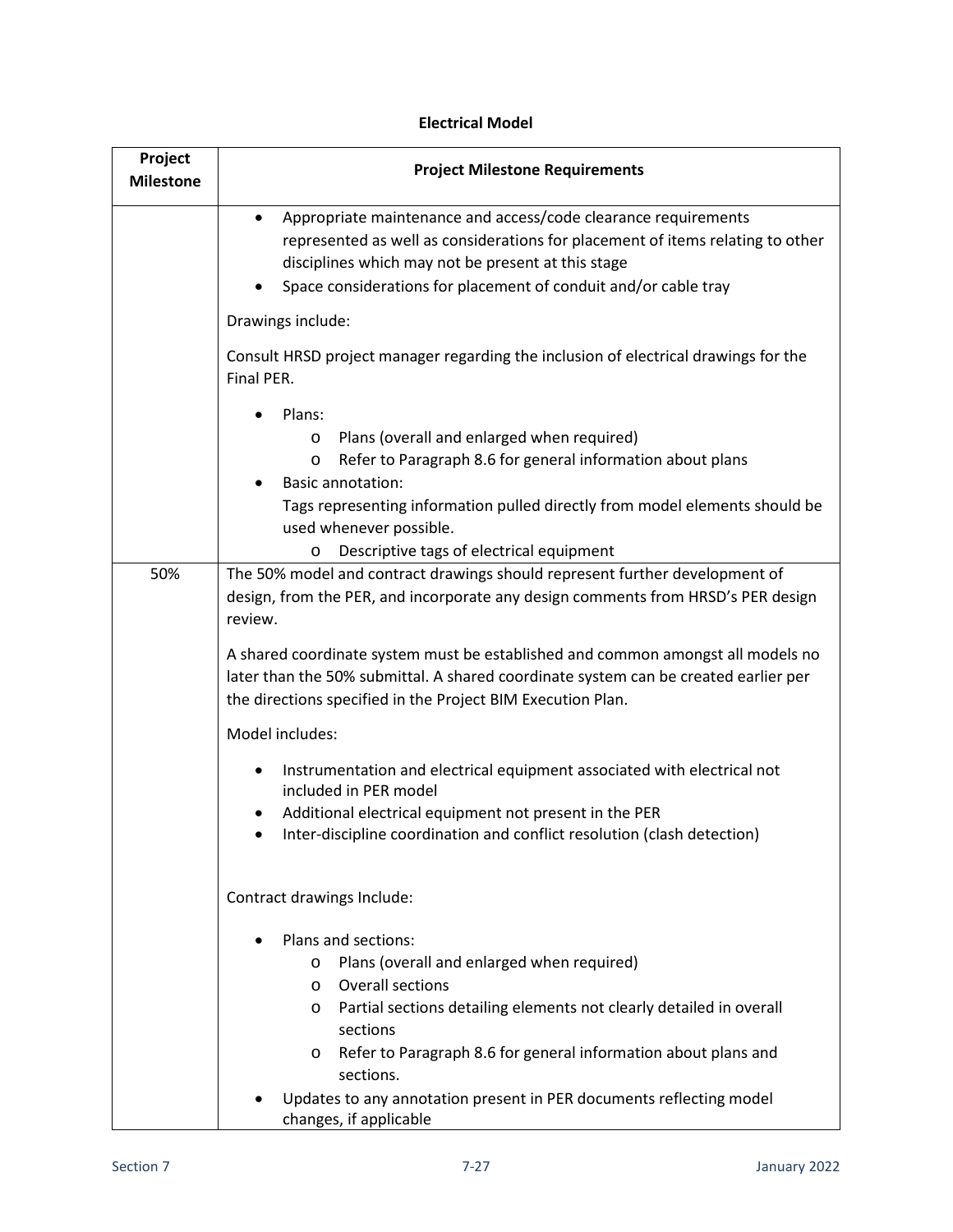| Project<br><b>Milestone</b> | <b>Project Milestone Requirements</b>                                                                                                                              |  |  |  |  |
|-----------------------------|--------------------------------------------------------------------------------------------------------------------------------------------------------------------|--|--|--|--|
|                             | Much of this should be automated if tags are used in lieu of simple<br>$\circ$                                                                                     |  |  |  |  |
|                             | text.                                                                                                                                                              |  |  |  |  |
|                             | Standard details and standard detail callouts                                                                                                                      |  |  |  |  |
|                             | Additional callouts of any additional equipment<br>٠                                                                                                               |  |  |  |  |
|                             | Instrumentation tags for all equipment (pumps, motor operated valves,<br>$\bullet$<br>sensors, etc.) that require power                                            |  |  |  |  |
| 90%                         | The 90% model and contract drawings should represent further development of                                                                                        |  |  |  |  |
|                             | design and incorporate any design comments from HRSD's 50% design review.                                                                                          |  |  |  |  |
|                             | Model includes:                                                                                                                                                    |  |  |  |  |
|                             | Equipment control panels and local control stations located and coordinated<br>with all other required disciplines                                                 |  |  |  |  |
|                             | Further refinement of electrical equipment layout as well as any related<br>٠<br>equipment representing further design                                             |  |  |  |  |
|                             | Lighting and other electrical fixtures<br>$\bullet$                                                                                                                |  |  |  |  |
|                             | Inter-discipline coordination and conflict resolution (clash detection).<br>٠<br>Conduit embedded in slabs and walls.                                              |  |  |  |  |
|                             | Contract drawings Include:                                                                                                                                         |  |  |  |  |
|                             | Updates to any annotation present in 50% documents reflecting model<br>changes                                                                                     |  |  |  |  |
|                             | Much of this should be automated if tags are used in lieu of simple<br>O<br>text.                                                                                  |  |  |  |  |
|                             | Details of unique electrical equipment, equipment configurations or<br>equipment connections.                                                                      |  |  |  |  |
|                             | Single line diagrams, panel schedules, riser diagrams, conduit and wire<br>schedules lighting plans and other electrical equipment single lines                    |  |  |  |  |
| 100% -                      | The 100% model and contract drawings should represent further development of                                                                                       |  |  |  |  |
| Issued for                  | design and incorporate any design comments from HRSD's 90% design review.                                                                                          |  |  |  |  |
| Construction                | Model includes:                                                                                                                                                    |  |  |  |  |
|                             | Accurate representations of proposed electrical equipment developed to LOD<br>$\bullet$<br>350                                                                     |  |  |  |  |
|                             | All applicable electrical equipment models (families) include all operations and<br>$\bullet$<br>maintenance data parameters (IFC parameters) as required by HRSD. |  |  |  |  |
|                             | All equipment operations and maintenance data parameters are                                                                                                       |  |  |  |  |
|                             | O<br>preloaded into the HRSD electrical Revit template and will                                                                                                    |  |  |  |  |
|                             | automatically be applied into any appropriate families loaded into                                                                                                 |  |  |  |  |
|                             | projects created from this template, provided they are categorized<br>correctly.                                                                                   |  |  |  |  |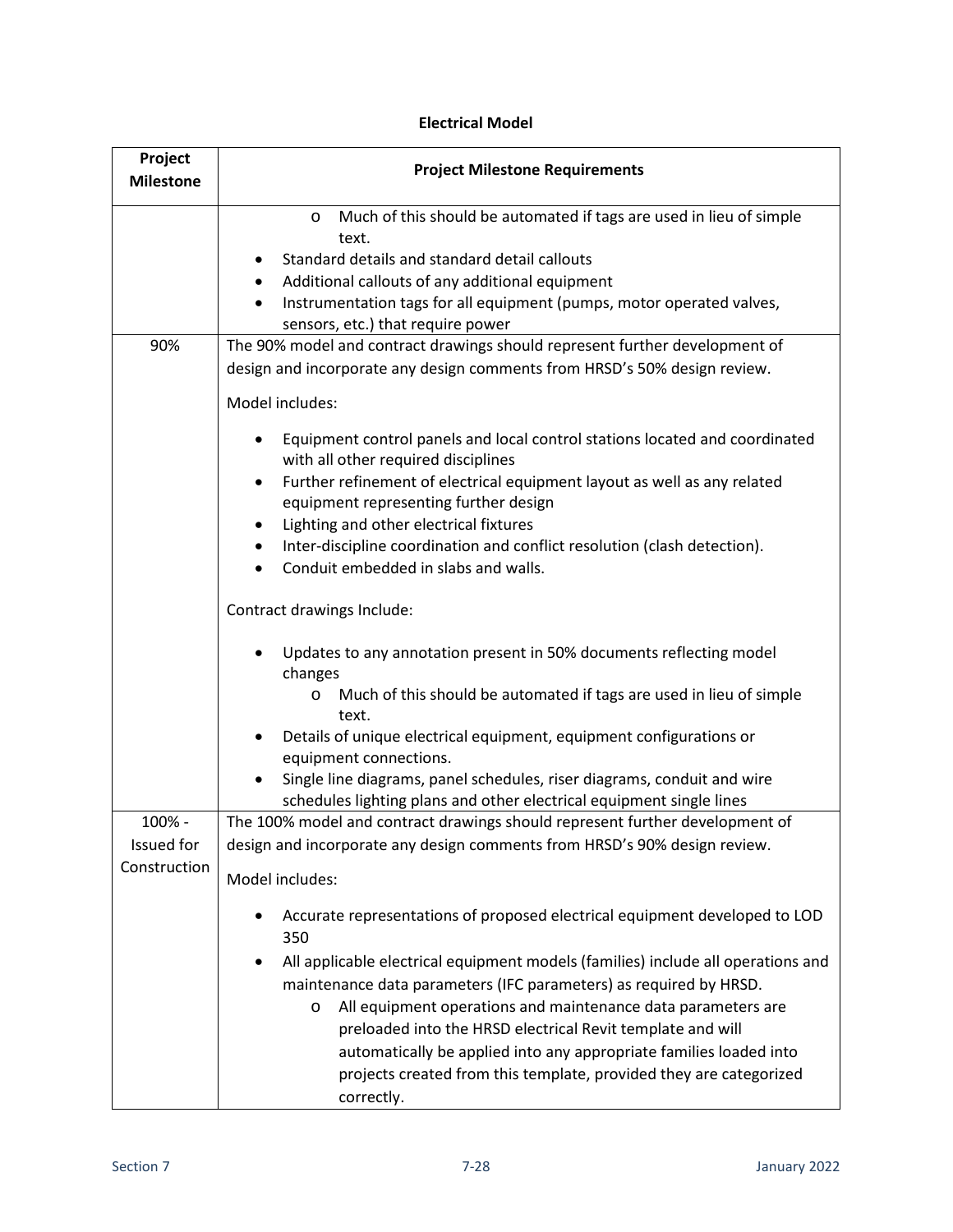<span id="page-28-0"></span>

| Project<br><b>Milestone</b> | <b>Project Milestone Requirements</b>                                                                                                                                                                                                                                                                                                                                                                                                                                                                                                                                                                                                                                                                                                                                                                                                                                                      |  |  |  |
|-----------------------------|--------------------------------------------------------------------------------------------------------------------------------------------------------------------------------------------------------------------------------------------------------------------------------------------------------------------------------------------------------------------------------------------------------------------------------------------------------------------------------------------------------------------------------------------------------------------------------------------------------------------------------------------------------------------------------------------------------------------------------------------------------------------------------------------------------------------------------------------------------------------------------------------|--|--|--|
|                             | All equipment operations and maintenance data parameters can also<br>$\circ$<br>be found in the HRSD shared parameter file (HRSD-Shared Parameter<br>File.txt).<br>Inter-discipline coordination and conflict resolution (clash detection)<br>completed with all conflicts resolved<br>Contract drawings include:<br>Dimensions and annotation sufficient for the construction of all electrical                                                                                                                                                                                                                                                                                                                                                                                                                                                                                           |  |  |  |
|                             | equipment.                                                                                                                                                                                                                                                                                                                                                                                                                                                                                                                                                                                                                                                                                                                                                                                                                                                                                 |  |  |  |
| Substantial<br>Completion   | Model includes:<br>All discipline elements modeled to as-built size, type and location.<br>All elements shall be model to correct dimensions and positional<br>$\circ$<br>accuracy to the nearest 1/2".<br>It is not acceptable to modify dimensions to represent the accurate<br>$\circ$<br>location of model elements. These elements must be<br>relocated/remodeled to represent the as-built condition.<br>Model reflects specific equipment installed which may differ from the<br>proposed model and drawings<br>Model reflects all changes made to proposed electrical design during<br>$\bullet$<br>construction<br>All electrical equipment models (families) include all operations and<br>maintenance data parameters (IFC parameters) as required by HRSD.<br>All operations and maintenance data parameters are populated with<br>O<br>correct data as provided by contractor |  |  |  |
|                             | Contract drawings include:<br>Dimensions and annotation sufficient for the construction of all electrical<br>equipment                                                                                                                                                                                                                                                                                                                                                                                                                                                                                                                                                                                                                                                                                                                                                                     |  |  |  |
|                             | Dimensions and annotation modified to reflect as-built conditions                                                                                                                                                                                                                                                                                                                                                                                                                                                                                                                                                                                                                                                                                                                                                                                                                          |  |  |  |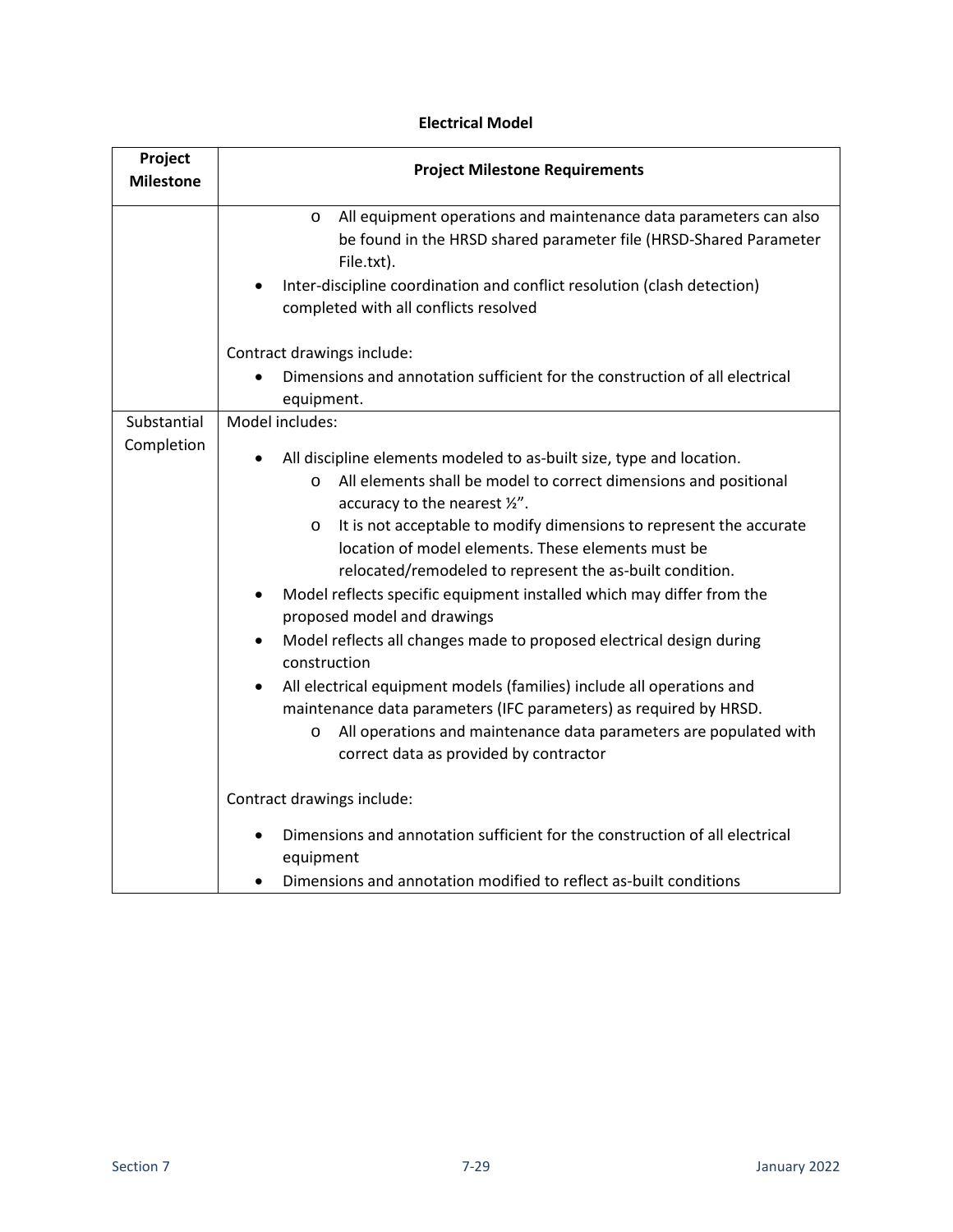### **3.0 BIM Execution Plan**

These requirements shall be used in conjunction with the project specific BIM Execution Plan. The BIM Execution Plan includes project specific planning including: team members and roles, software and releases to be used, file hosting location, model sharing methods, deliverable dates, client presentation methods, project LOD requirements, etc. and shall be set up by the project BIM lead in close coordination with the HRSD project manager.

### <span id="page-29-0"></span>**4.0 Model File Creation**

### <span id="page-29-1"></span>**4.1 Project Templates**

All HRSD project model files shall be created using HRSD's project template. Reference the BIM Execution Plan for software version requirements.

### <span id="page-29-2"></span>**4.2 Orientation and Project Base Point**

Project files should be modeled in the same orientation as they will be shown on contract drawing plan views. Refer to Paragraph 8.6 for more information on plan views. All project files shall be modeled such that the project base point is at the inside bottom left corner or the center of a round structure. The project base point shall be located at the finished floor elevation of the structure. The project base point must never be moved unclipped and should always be located at the project origin.



### <span id="page-29-3"></span>**4.3 Revit Model Linking**

All Revit models shall be linked origin to origin or by shared coordinates once shared coordinates have been established.

### <span id="page-29-4"></span>**4.4 Level and Grids**

All column grids and levels associated with main floors shall be copy-monitored from the structural model.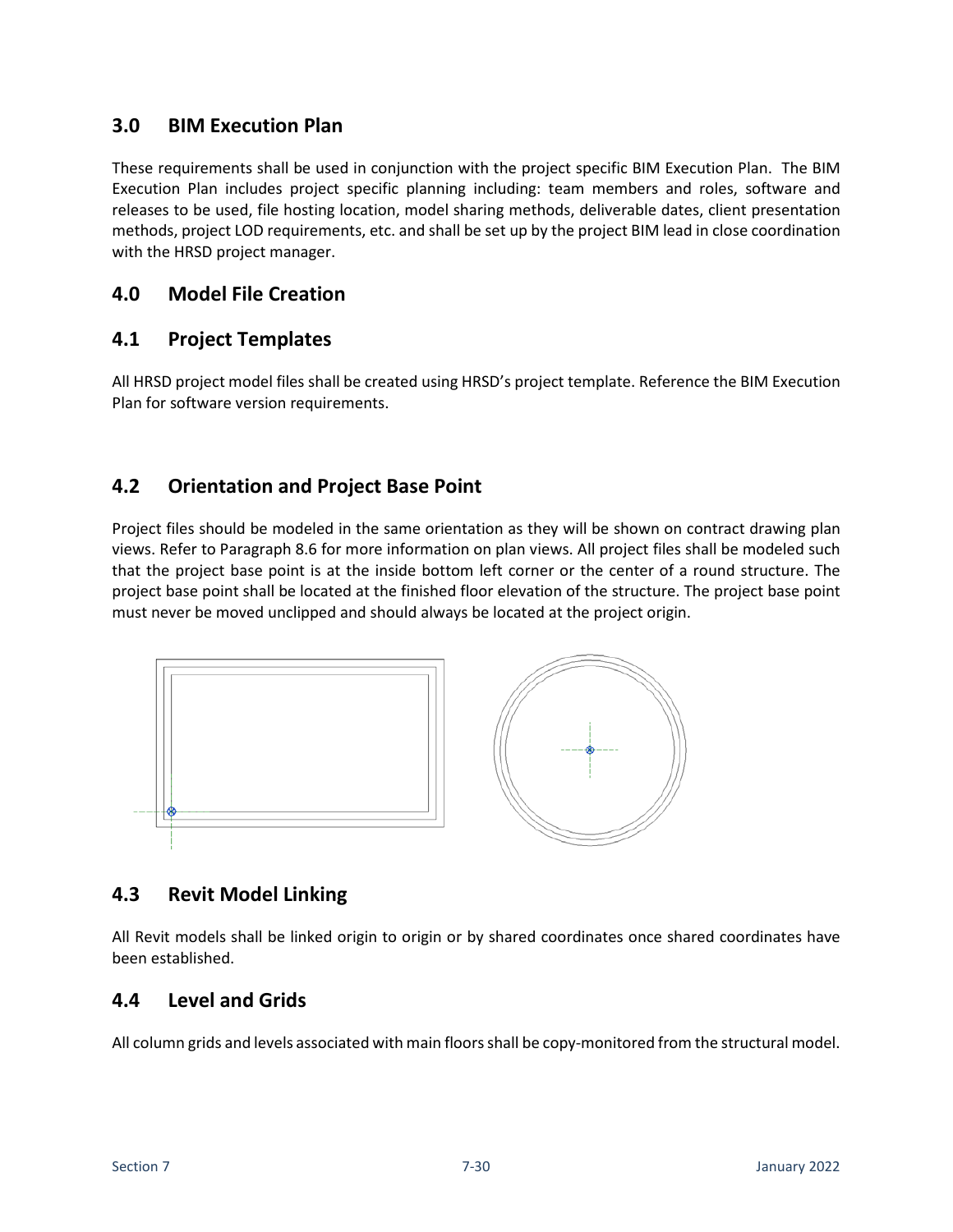### <span id="page-30-0"></span>**4.5 Model Naming Convention**

Project files names shall contain the project number, contract number, area number and category abbreviation. The "Area Number" and "Area Abbreviation" shall correspond area numbers established in the BIM Execution Plan. The following is an example of a project file name: 12345-123-100-ABC-M.rvt. In this example, the project number is "12345-123," the area number is 100, the structure (area abbreviation) is a "ABC" and it is a Mechanical file "M" (See discipline abbreviation table below). Most Revit files should fall into one of the categories below.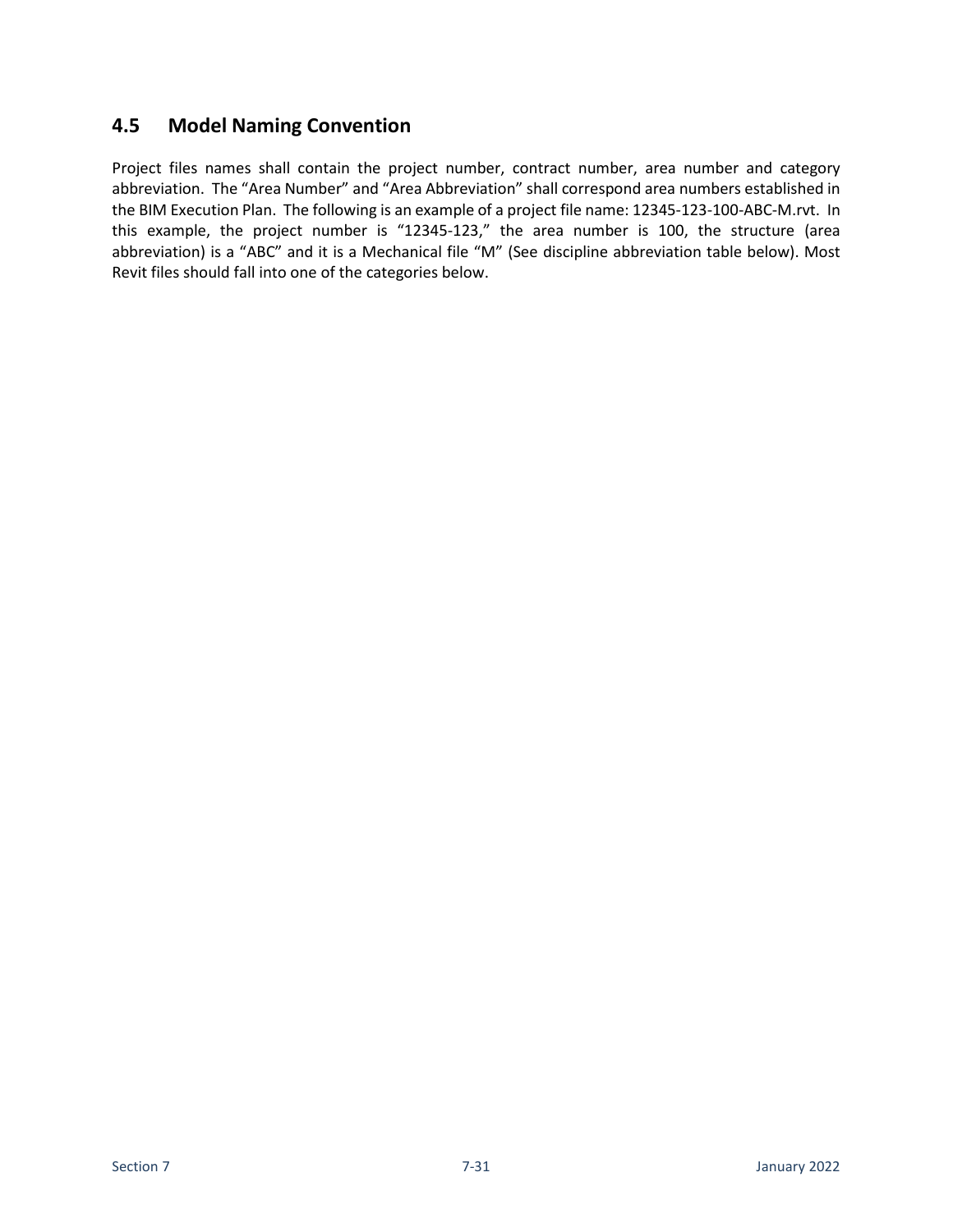| <b>Discipline Abbreviation Table</b> |                           |  |  |
|--------------------------------------|---------------------------|--|--|
| <b>Discipline Abbreviation</b>       | <b>Discipline</b>         |  |  |
| C                                    | Civil/Site                |  |  |
| M                                    | <b>Process Mechanical</b> |  |  |
| S                                    | Structural                |  |  |
| A                                    | Architectural             |  |  |
| Н                                    | <b>HVAC</b>               |  |  |
| P                                    | Plumbing                  |  |  |
| <b>FP</b>                            | Fire Protection           |  |  |
| F                                    | Electrical                |  |  |
|                                      | Instrumentation           |  |  |

#### **SINGLE DISCIPLINE MODEL**



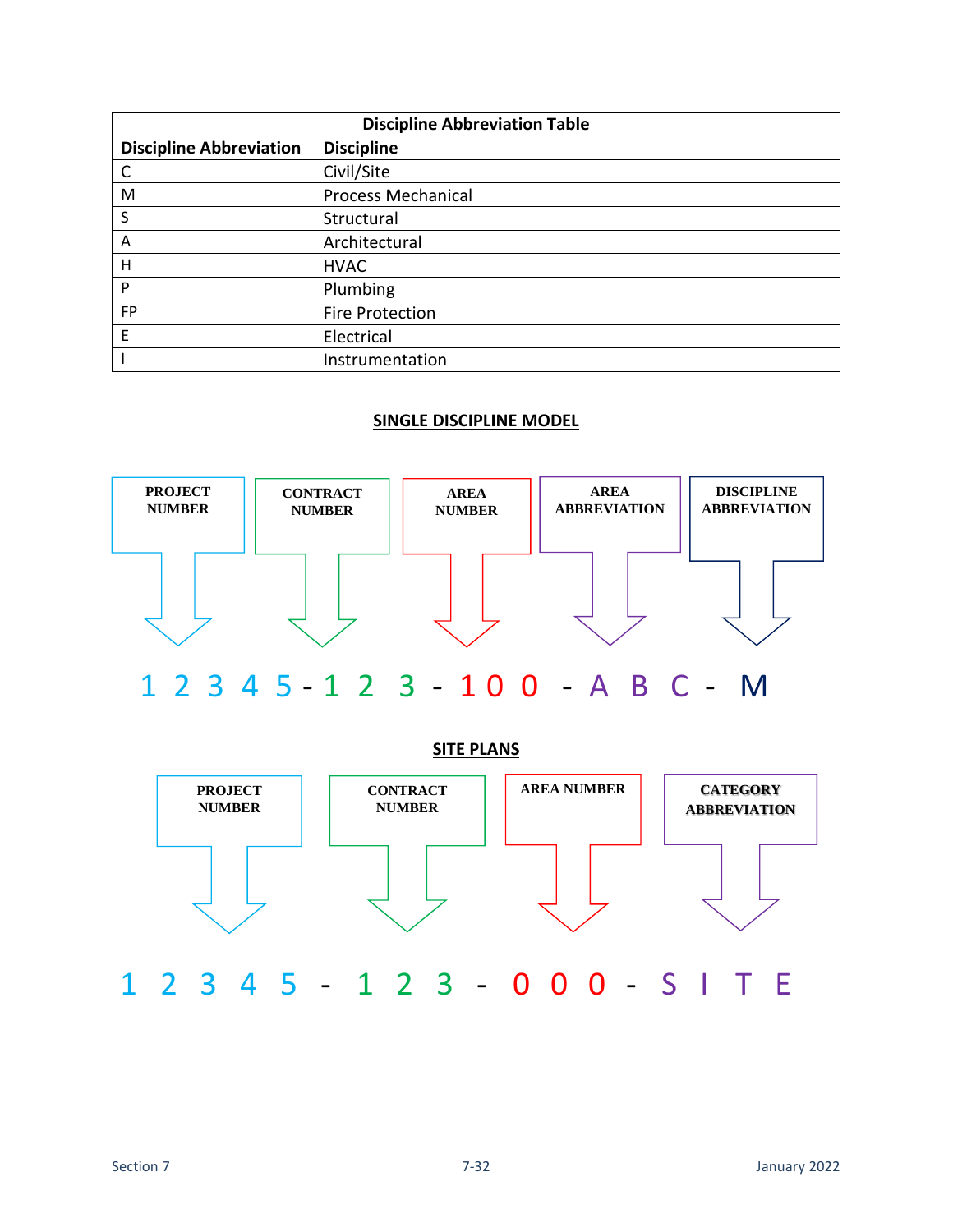# <span id="page-32-0"></span>**5.0 Shared Coordinates**

A shared coordinate system must be established and common amongst all models no later than the 50% submittal. A shared coordinate system can be created earlier in the project life cycle per the directions specified in the Project BIM Execution Plan.

Care should be taken to ensure that all model geometry is within a 20-mile radius of the model's internal origin to ensure model accuracy. It should be noted that this requirement does not hold the location of a shared coordinate system to that 20-mile limit as this is related to the Virginia State Plane Coordinate System and is not model geometry.

### <span id="page-32-1"></span>**5.1 State Plan Coordinate System**

All project shared coordinates shall be based on North American Vertical Datum of 1988 (NAVD 88) and State Plane Coordinate System: VIRGINIA STATE PLANE COORDINATE SYSTEM, SOUTH ZONE, NORTH AMERICAN DATUM 1983 (NAD 83) (1993) (U.S. FEET).

### <span id="page-32-2"></span>**5.2 Federated Site Model**

A federated site model (a single model containing all discipline models for all areas within the scope of the project linked as references) shall be created before the 50% submittal unless specified otherwise in the BIM Execution Plan. The federated site model shall include all linked files of all structures/processes for all disciplines. All discipline models shall be located per the established shared coordinate system.

### <span id="page-32-3"></span>**6.0 Family Creation**

The HRSD template files contain general annotation and tags but do not contain equipment models. Equipment models created for project needs shall meet the criterial defined in this document and any criteria detailed in the Project BIM Execution Plan. All equipment families shall be created as the appropriate category type. Equipment families should never be categorized as "Generic Models" but rather as what they represent: "Mechanical Equipment", "Pipe Accessories", "Electrical Equipment", etc.

Families representing maintainable assets must be modeled in such a way that all independently maintainable assets within the family are also independently addressable. For example, a progressive cavity pump may have maintenance data requirements that differ from the electric motor attached to it. In such a case, the pump and attached motor would each need to be unique elements capable of hosting independent and different data. This is most easily accomplished by making individual maintainable assets within a family separate nested and "Shared" families.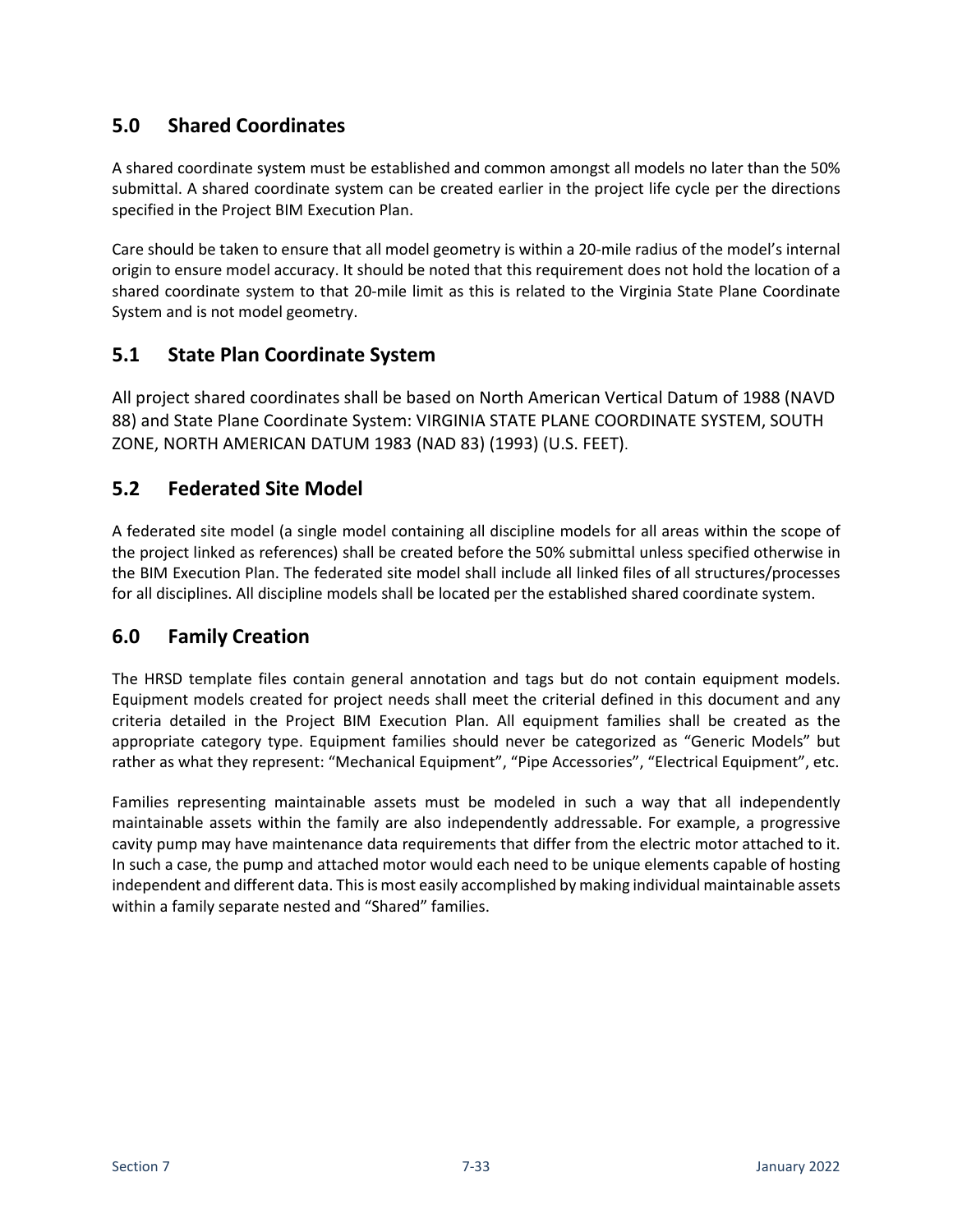### <span id="page-33-0"></span>**6.1 Family Naming Convention**

All families will be named using the following requirements:

- Keep file names as short as possible.
- All family names must be unique.
- File names will use 'title casing'.
- When adding descriptors (e.g., "Plug Valve Flanged 4-12in"), consider the order of the descriptors and the order they will appear in the project browser. Descriptors that would appear in several similar families should be the first of the descriptors if there are more than one.
- All family names shall adhere to the following format:

| <b>Name Format Descriptions</b> |                             |                                                                                                                                                     |  |
|---------------------------------|-----------------------------|-----------------------------------------------------------------------------------------------------------------------------------------------------|--|
| Component                       | <b>Required or optional</b> | <b>Description</b>                                                                                                                                  |  |
| <b>Functional Type</b>          | Required                    | Names the element that the part will represent.<br>For example, MCC or Door.                                                                        |  |
| Subtype                         | As needed                   | Names the part type, for example, "Flanged" on a<br>flanged valve.                                                                                  |  |
| Manufacturer                    | As needed                   | Manufacturer information not necessary when<br>dimensions are governed by an industry standard<br>(ANSI) or when the family is a generic component. |  |
| Descriptor                      | As needed                   | Examples: Size ranges (4-12in), Material (PVC,<br>Steel, etc.)                                                                                      |  |

Functional Type-Subtype-Manufacturer-Descriptor1-Descriptor 2

### <span id="page-33-1"></span>**6.2 Family Level of Detail**

To maintain consistency and drawing clarity families must be created using the following requirements:

- Families shall be drawn with sufficient detail to clearly visually identify them from any view and will accurately represent overall size and key features of an object (LOD 300). Items too fine to be clearly represented when printed at a given drawing scale should not be included in a family. These items include but are not limited to bolts, buttons, hinges, etc. The inclusion of such items increases the time required to model a family without adding any needed clarity.
	- o Simply put, a progressing cavity pump family should look like a progressing cavity pump when printed but should not print as an indistinct black blob on contract drawings.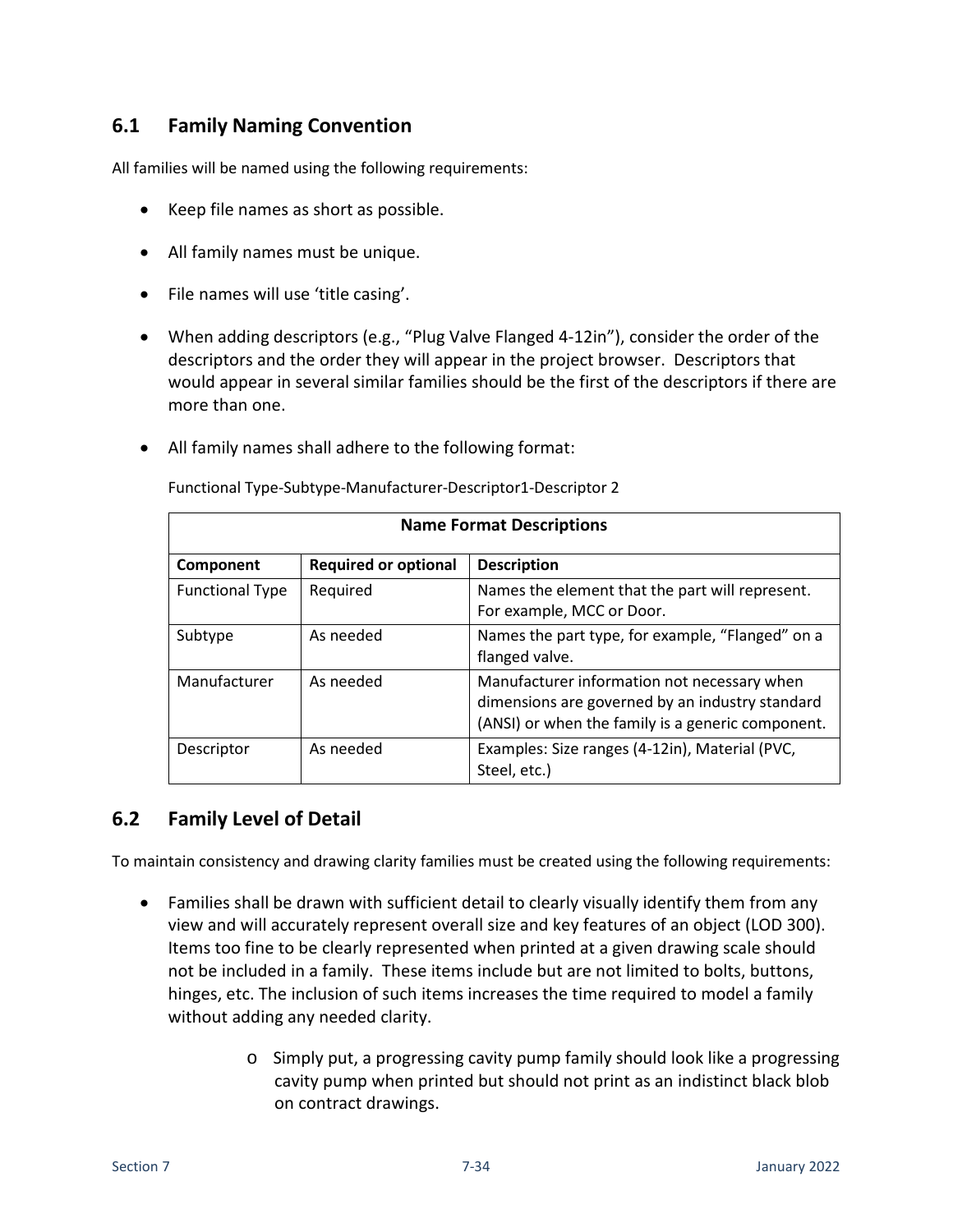• Families should feature enough visual information to convey features that impact the design of the project. For example, access hatches or manways on equipment that must be clear from obstruction or lifting hooks that must align with a monorail.

| Minimum Units* | <b>Examples</b>                                                                                         |
|----------------|---------------------------------------------------------------------------------------------------------|
| 1/16"          | Annotation symbols                                                                                      |
| 1/4"           | Small diameter pipe accessories (1" to 6"), Small equipment (occupying<br>less than $2'$ -0" $3$ )      |
| 1/2"           | Pipe accessories greater than 6" diameter, medium size equipment<br>(small pumps, small control panels) |
| 1"             | Large equipment (large pumps, large equipment)                                                          |

• Dimensions taken from manufacturers' literature should be rounded to the nearest minimum unit of measurement. See table below:

Flanged pipe connections or any other connection size dictated by an industry standard should be drawn to the nearest .01" per the standard. This includes any connectors associated with a family of any size. Pipe fittings that adhere to an industry standard, ANSI, should be drawn to those dimensions.

### <span id="page-34-0"></span>**7.0 Shared Parameter File**

The HRSD shared parameter file is provided as a repository for the IFC parameters present in the template as well as other standard parameters. It is not necessary for all parameters to be present in all families. The shared parameter file is provided simply to facilitate adding parameters to families as needed.

### <span id="page-34-1"></span>**7.1 Shared Parameters in Models**

Project needs may require the addition of shared parameters. Any project specific shared parameter file shall always start with the provided HRSD Shared Parameter file and all parameters unique to that project will be added to that file. The Project Shared parameter file contains all family and project parameters as well as all standard HRSD parameters.

# <span id="page-34-2"></span>**7.2 Shared Parameters, Equipment Data and Asset ID**

The provided HRSD shared parameter file contains parameters relating to HRSD equipment record standards. These parameters must be included in all project files. These parameters are present in the HRSD template files as well as the HRSD Shared Parameter.txt file. The parameters shall be applied to all equipment requiring regular maintenance. This will occur automatically, provided equipment is categorized properly and the appropriate HRSD template was used to create the project file. See paragraph 6.0 for more information.

All equipment requiring regular maintenance shall be assigned a unique asset ID. This asset ID shall match the asset ID found on the corresponding equipment data sheet. All data sheet information shall be applied to the corresponding equipment in the BIM model. Equipment data shall be applied to the completed as-built model prior to it being turned over to HRSD.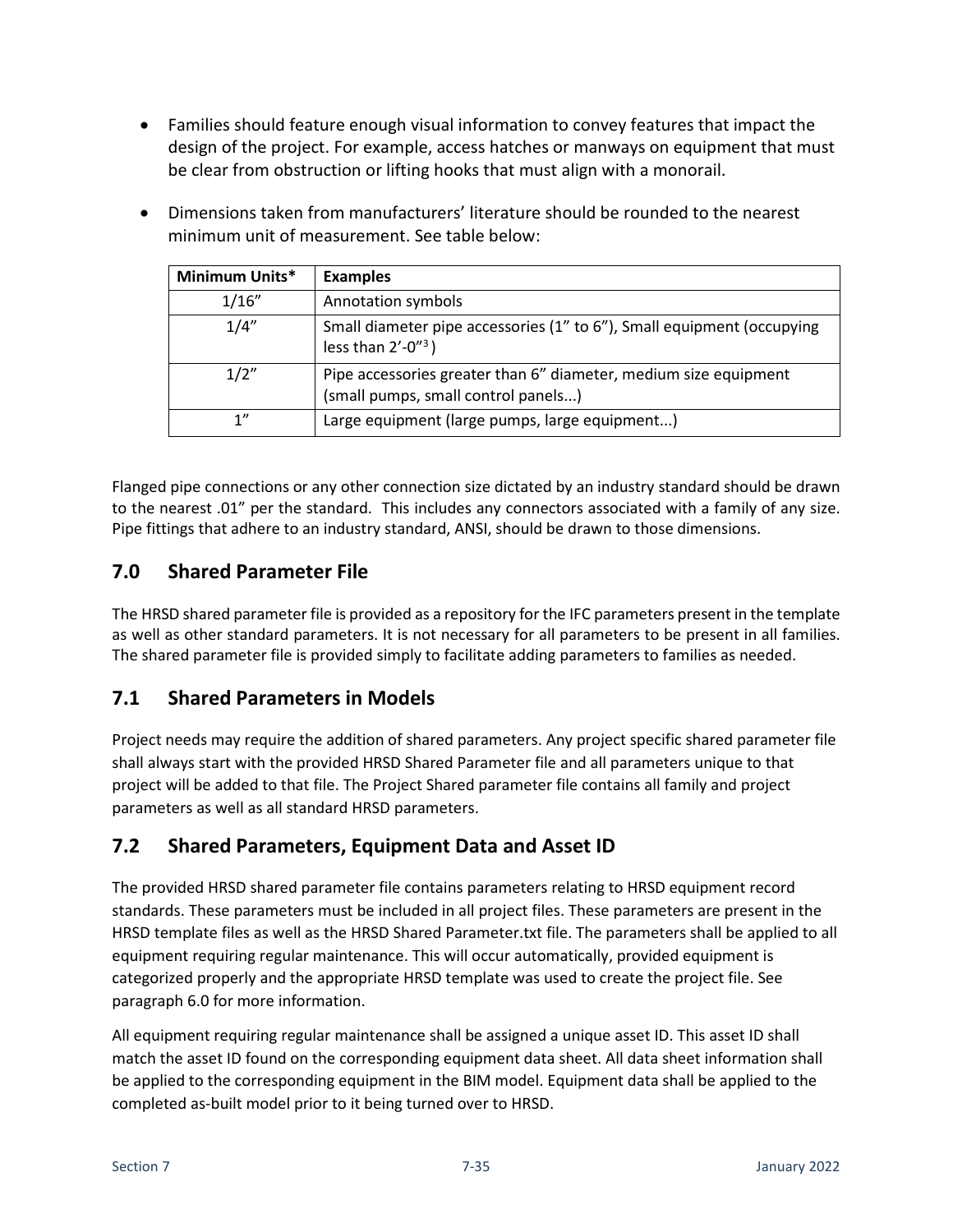### <span id="page-35-0"></span>**8.0 Contract Drawings**

### <span id="page-35-1"></span>**8.1 Sheet Size**

All sheets created for HRSD shall be produced on ANSI D 22"x34" when printed full size.

### <span id="page-35-2"></span>**8.2 Sheet Numbering**

Sheets numbers shall consist of a discipline designator, an area number and a sequential individual sheet number as shown in the example below.

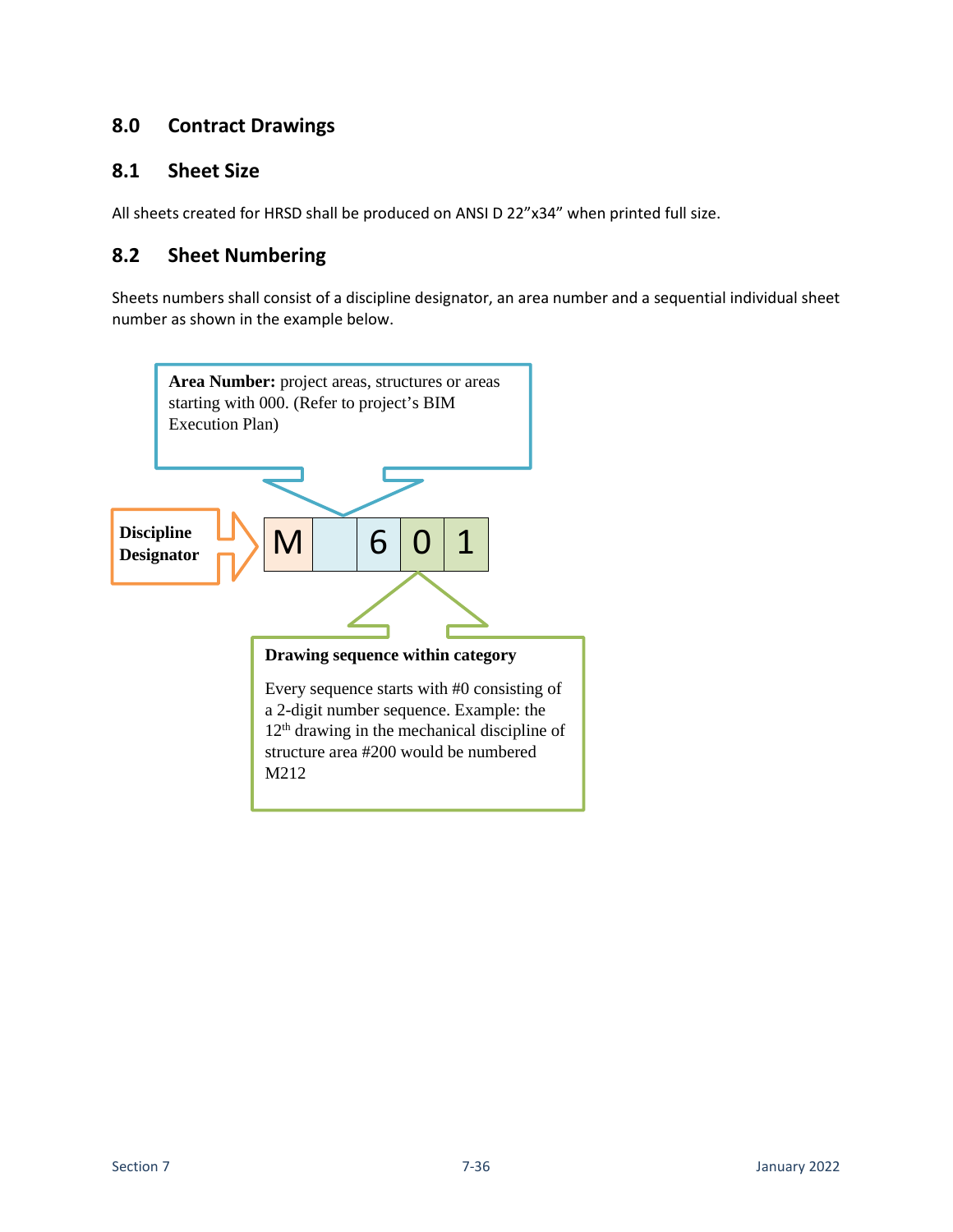### <span id="page-36-0"></span>**8.3 View Templates and Filters**

View templates are predefined templates with view overrides in HRSD templates. View templates will be used in plans, section, tables, and detail views, to show consistency in all project drawings. With that in mind, understand that view templates will not do all the work for every element in every model; a good understanding of the graphic overrides that need to take place is a must. View templates should be used in all views. Presentation changes should be made in view templates, never in individual Visibility/Graphics Overrides on individual views.

A key portion of view templates are filters. Filters allow graphic overrides for elements that differ from the category in which it's modeled. Filters override elements based on different parameters, such as type name, family name, comments, etc. It is critical that all users familiarize themselves with information filters require to model elements properly. It is imperative that all modeling be consistent with the information that view filters require. When additional filters are required, filter names will use the following requirements:

- All filter names must be unique.
- Filter names will be case sensitive and use 'title casing'.
- Keep filter names as short as possible.

#### <span id="page-36-1"></span>**8.4 Text and Labels**

HRSD project template files contain all text styles needed for annotating drawings. All annotation shall be created using the text styles provided in the template. See the table below for text style names and uses:

| <b>HRSD Text Styles</b> |                           |                  |                               |
|-------------------------|---------------------------|------------------|-------------------------------|
| <b>Text Style Name</b>  | <b>Actual Text Height</b> | <b>Text Font</b> | <b>Drawing Use</b>            |
| HRSD-06pt               | 1/16"                     | Arial            | Annotation on figures         |
| HRSD-08pt               | 5/64"                     | Arial            | Annotation on figures         |
| HRSD-10pt               | 3/32"                     | Arial            | General contract drawing text |
| HRSD-14pt               | 9/64"                     | Arial            | Titles, room names            |
| HRSD-18pt               | 3/16"                     | Arial            | Label text                    |
| HRSD-20pt               | 13/64"                    | Arial            | Titles, tables                |

All annotation shall be placed per the following requirements:

- All leaders shall use a 15 Degree Filled Arrow
- All text with leaders shall be left aligned with leaders coming from the top left or bottom right of text strings.
- Labels shall be used wherever possible. "Dumb" text should only be used when the presented information cannot be pulled from the model element itself with the use of a label.
- All labels shall adhere to the same requirements and properties as regular text.